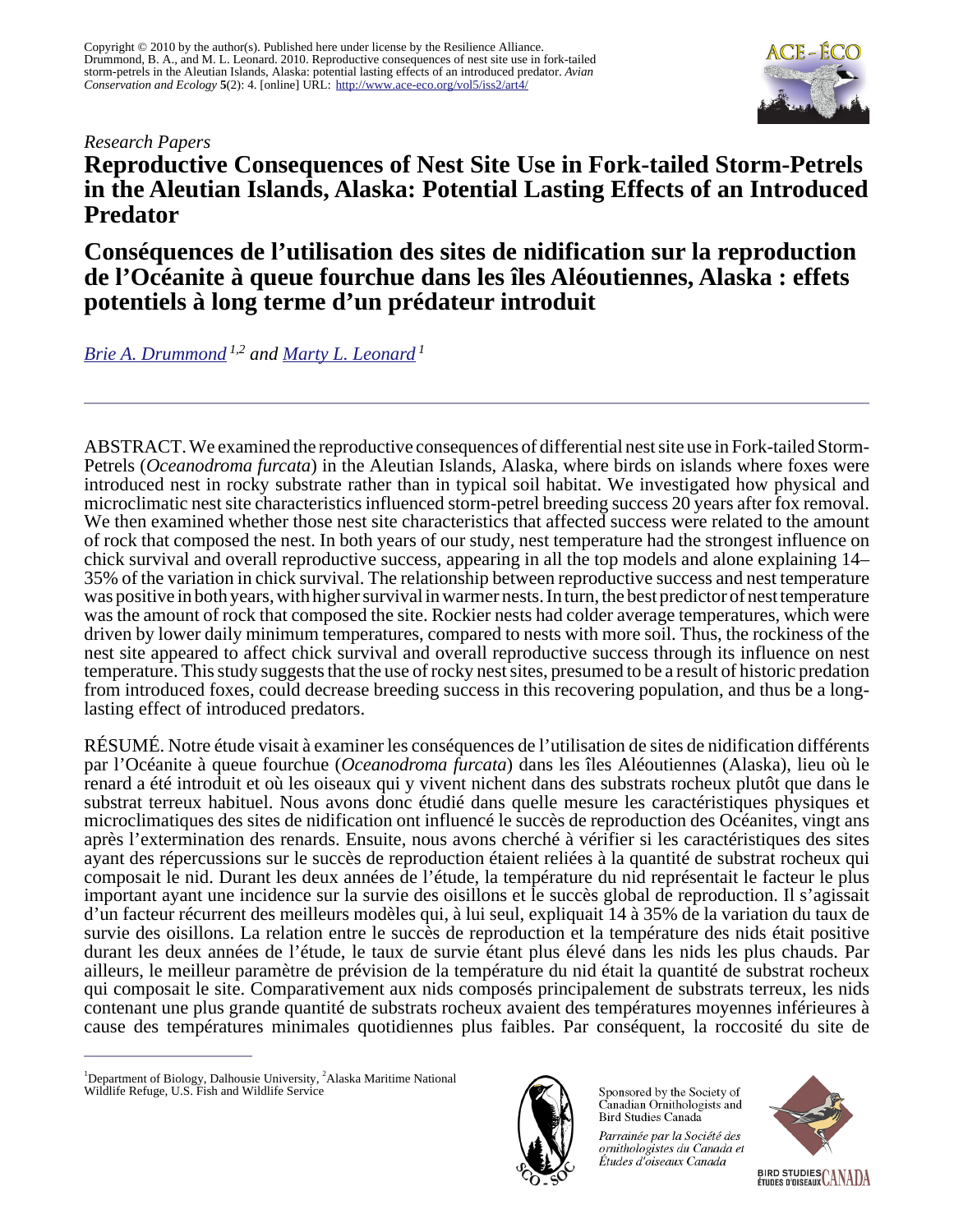nidification semble avoir une incidence sur la survie des oisillons et le succès global de reproduction puisque cette caractéristique a une influence sur la température du nid. Cette étude suggère que l'utilisation des sites de nidification composés de substrat rocheux - probablement le résultat de la prédation historique par le renard - pourrait diminuer le succès de reproduction chez cette population en voie de rétablissement et représenter un effet à long terme des prédateurs introduits.

Key Words: *Aleutian Islands; breeding success; chick survival; habitat; introduced predator; Oceanodroma furcata; nest site characteristics; nest temperature; reproductive success; storm-petrel*

# **INTRODUCTION**

The introduction of exotic species is one of the greatest causes of ecological change and loss of biodiversity around the world (Vitousek et al. 1997). Island ecosystems are exceptionally susceptible to disturbance by alien species (e.g., Chapuis et al. 1994, Blackburn et al. 2004) because they generally have low diversity and simplified food webs, and they contain a large number of endemic species with no co-evolved adaptations to invaders (Vitousek 1988, Courchamp et al. 2003). Introduced mammalian predators pose a particular threat to island-nesting seabirds, which generally evolved on islands without mammalian predators and thus lack effective anti-predator defenses (Moors and Atkinson 1984).

While direct mortality is the primary threat of introduced predators to insular island fauna, there is growing evidence that alien predators can exert a cascade of indirect effects on island ecosystems. For example, by altering food web dynamics, introduced predators can also impact soil nutrients, below- and above-ground invertebrate communities, and island vegetation, which can cause lasting changes to community structures and ecosystem processes (e.g., Croll et al. 2005, Fukami et al. 2006, Maron et al. 2006, Kurle et al. 2008, Towns et al. 2009). Such indirect effects can persist long after predators are removed (e.g., Croll et al. 2005) and may help explain why some island populations do not recover immediately following predator eradication programs (Courchamp et al. 2003).

Fork-tailed Storm-Petrels (*Oceanodroma furcata*) are colonial, burrow-nesting seabirds that typically nest in soil habitat on islands in the Aleutian Islands, Alaska that are free from mammalian predators (Murie 1959, Gibson and Byrd 2007). On a small number of Aleutian Islands, however, this species

nests in rock habitat, and uses crevices in talus slides, lava deposits, and rock cliffs, despite the extensive availability of soil habitat (Gabrielson and Lincoln 1959, Drummond and Larned 2007, Gibson and Byrd 2007). The use of this atypical nesting habitat is assumed to be a result of the introduction of arctic foxes (*Vulpes lagopus*) to the islands during the nineteenth and twentieth centuries (Bailey 1993). Before foxes were introduced, burrownesting seabirds, including storm-petrels, nested in soil habitat on these islands (Murie 1959). Following fox introductions and decades of subsequent predation, birds were found instead in rocky nesting substrate (Drummond and Larned 2007, Gibson and Byrd 2007), which presumably provides better protection from mammalian predators than does soil habitat (Quinlan 1983). When foxes have been removed and the protection gained from rocky nests is no longer a benefit, storm-petrels continue to use rock habitat for decades (Drummond and Larned 2007, Gibson and Byrd 2007), likely because of strong philopatry, nest site fidelity, and conspecific attraction (Boersma and Silva 2001, Igual et al. 2007). Consequently, current patterns of rock and soil nest site use by storm-petrels across the Aleutian Islands correspond to the historic presence or absence of introduced foxes; major rock- and soil-nesting colonies do not co-exist on the same islands (Gibson and Byrd 2007; G. V. Byrd, *personal communication*).

Given that characteristics of the nest site often influence reproductive success in birds (e.g., Stokes and Boersma 1998, Rowe and Jones 2000), we hypothesized that differential habitat use due to past fox predation in the Aleutian Islands could have consequences for storm-petrels. We predicted that the continued use of rock habitat decades after fox removal could have negative effects on reproductive success. Our goal was to test this prediction by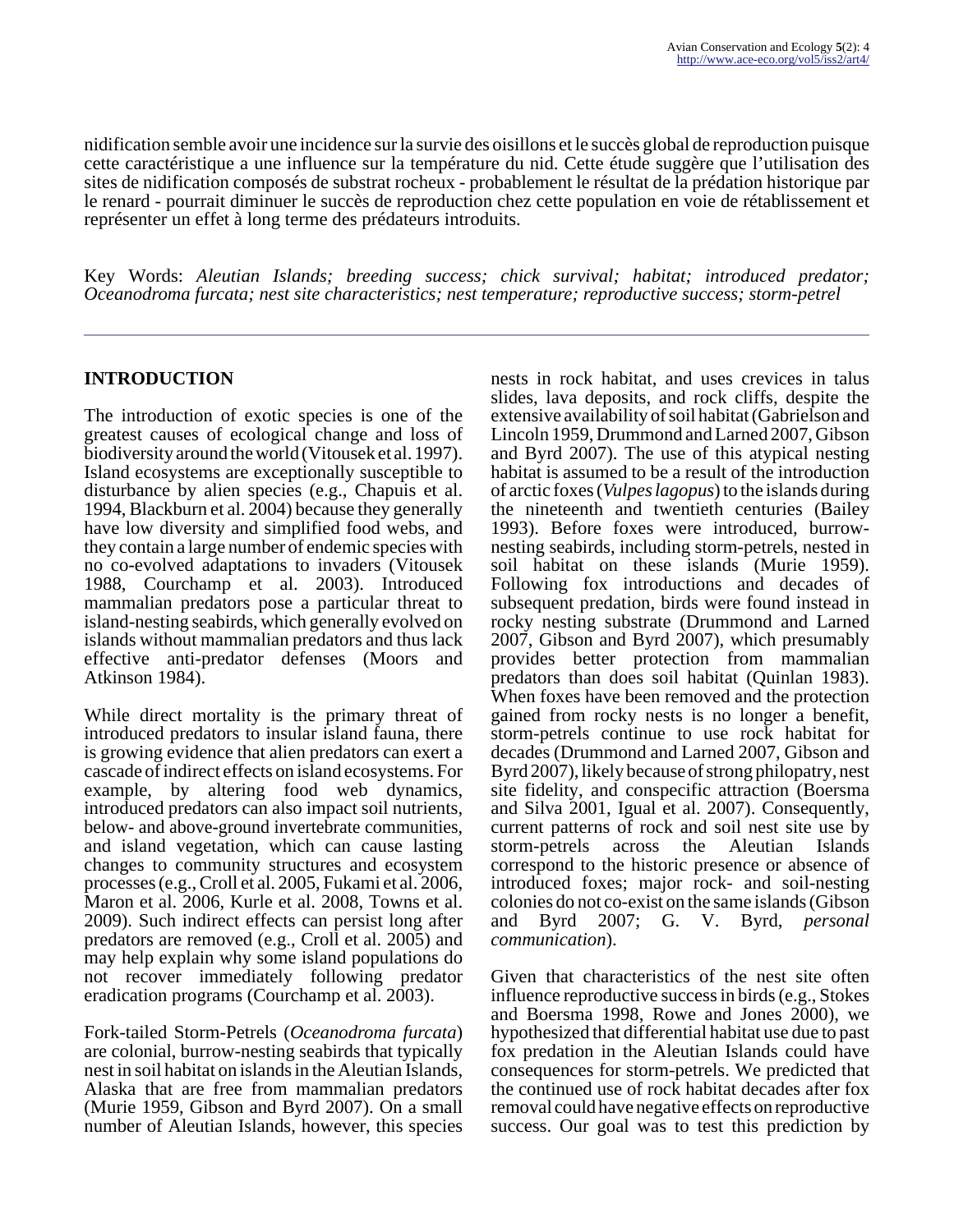examining how characteristics of rocky nest sites affected storm-petrel reproductive success in the absence of predators. We examined how physical and microclimatic features of the nest site affected reproductive success on an island where introduced foxes had been removed two decades earlier and storm-petrels continued to use rock habitat. We then investigated whether those nest site features associated with reproductive success were related to the amount of rock that composed the nest. If the use of rocky nest sites in the Aleutian Islands is indeed due to historic fox predation, as the evidence suggests, then reproductive consequences of nesting in rock habitat after foxes have been removed may represent a lasting indirect effect of these introduced predators.

# **METHODS**

# **Study area**

This study was conducted primarily at Kasatochi Island  $(52^{\circ}11' \text{ N}, 175^{\circ}30' \text{ W})$ , located within the Alaska Maritime National Wildlife Refuge in the central Aleutian Islands, Alaska. Field work was conducted from 25 May to 23 August 2005 and from 21 May to 1 September 2006. The island is composed of grassy slopes interspersed with rock falls and talus areas, which provides potential soil and rock habitat for thousands of nesting seabirds (Scharf et al. 1996). Introduced arctic foxes were present between 1927 and 1985 (Bailey 1993). There were no mammalian predators on the island prior to the fox introductions and there have been none since the foxes were removed. Biological surveys of Kasatochi Insland in the 1930s, soon after foxes were introduced, documented burrow-nesting seabirds using soil burrows in the grassy slopes on the island (Murie 1959). At present, however, four years of intensive island-wide surveys have indicated that storm-petrels and other formerly burrow-nesting species on Kasatochi Island nest only in habitat that has some rocky substrate despite the presence of extensive soil habitat around the island. None of the historic soil burrows previously documented on the island remain (B. A. Drummond, *personal observation*).

The current breeding population of Fork-tailed Storm-Petrels on Kasatochi Island is estimated at about 2000 birds. The birds are concentrated in a patch of rock habitat on the western side of the island (Fig. 1a), where they nest in cracks in cliffs, crevices

formed by rock piles, and spaces underneath boulders (Drummond 2007). Hundreds of Glaucous-winged Gulls (*Larus glaucescens*) and several pairs of Bald Eagles (*Haliaeetus leucocephalus*) and Peregrine Falcons (*Falco peregrinus*) breed on the site but do not appear able to access storm-petrel nests (B. A. Drummond, *personal observation*), nor do they prey heavily on adults at the colony (Drummond and Larned 2007).

We also collected limited temperature data in a small number of nests at Ulak Island  $(52^{\circ}02' \text{ N},$ 175o54' W), 46 km west of Kasatochi, where stormpetrels nest entirely in soil habitat (Drummond 2007). Although comparisons of nest temperatures between the rockier nests of Kasatochi Island and the soil nests of Ulak Island are constrained by potential island effects, both islands share the same climate and, because of their proximity, are exposed to the same weather conditions (U.S. Fish and Wildlife Service [USFWS], *unpublished data*).

# **Study species**

Fork-tailed Storm-Petrels breed in dense colonies on islands in the North Pacific during the spring and summer. Birds are highly colonial and have strong fidelity to the nest site and natal site (Boersma and Silva 2001). The breeding period is prolonged by episodes of egg neglect (Boersma et al. 1980, Simons 1981) and slow chick growth (Boersma et al. 1980), and thus, lasts up to four months. Females lay a single egg, and both sexes participate in incubation and chick rearing. Chicks are brooded for about five days (Boersma et al. 1980), after which time they can thermoregulate (Wheelwright and Boersma 1979). Adults return to the nest only briefly every one to four nights to deliver food (Simons 1981). Chicks fledge after about two months (Boersma et al. 1980).

#### **Reproductive success**

We determined reproductive success by monitoring nests throughout the breeding season. Nests were selected based on whether the nest cavity could be viewed from the exterior of the crevice by flashlight (*n* = 79 in 2005; *n* = 103 in 2006). Limiting nests to only those we could observe without destructive sampling (estimated 10% of population; Drummond 2007) will have biased our sample towards the more exposed nests (possibly with the less experienced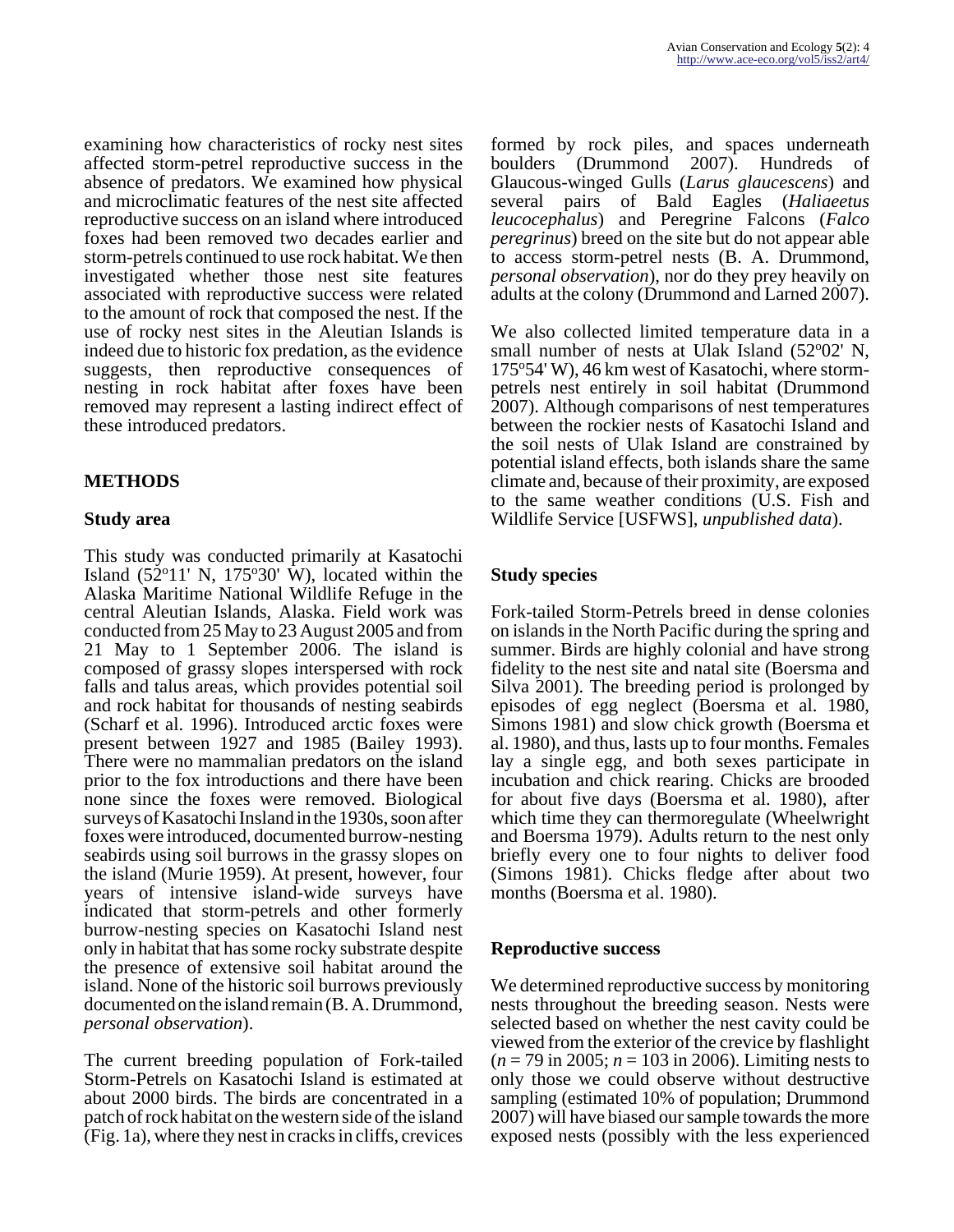**Fig. 1**. (a) Rock nesting habitat used by Fork-tailed Storm-Petrels (*Oceanodroma furcata*) on Kasatochi Island, Alaska. Nest sites vary from (b) nests made entirely of rock (here, nest material covers solid rock substrate), to (c) nests made up of a mix of rock and soil (here, soil composes substrate, right side, and part of roof; quantified as 40% rock). Arrows indicate location of chicks.

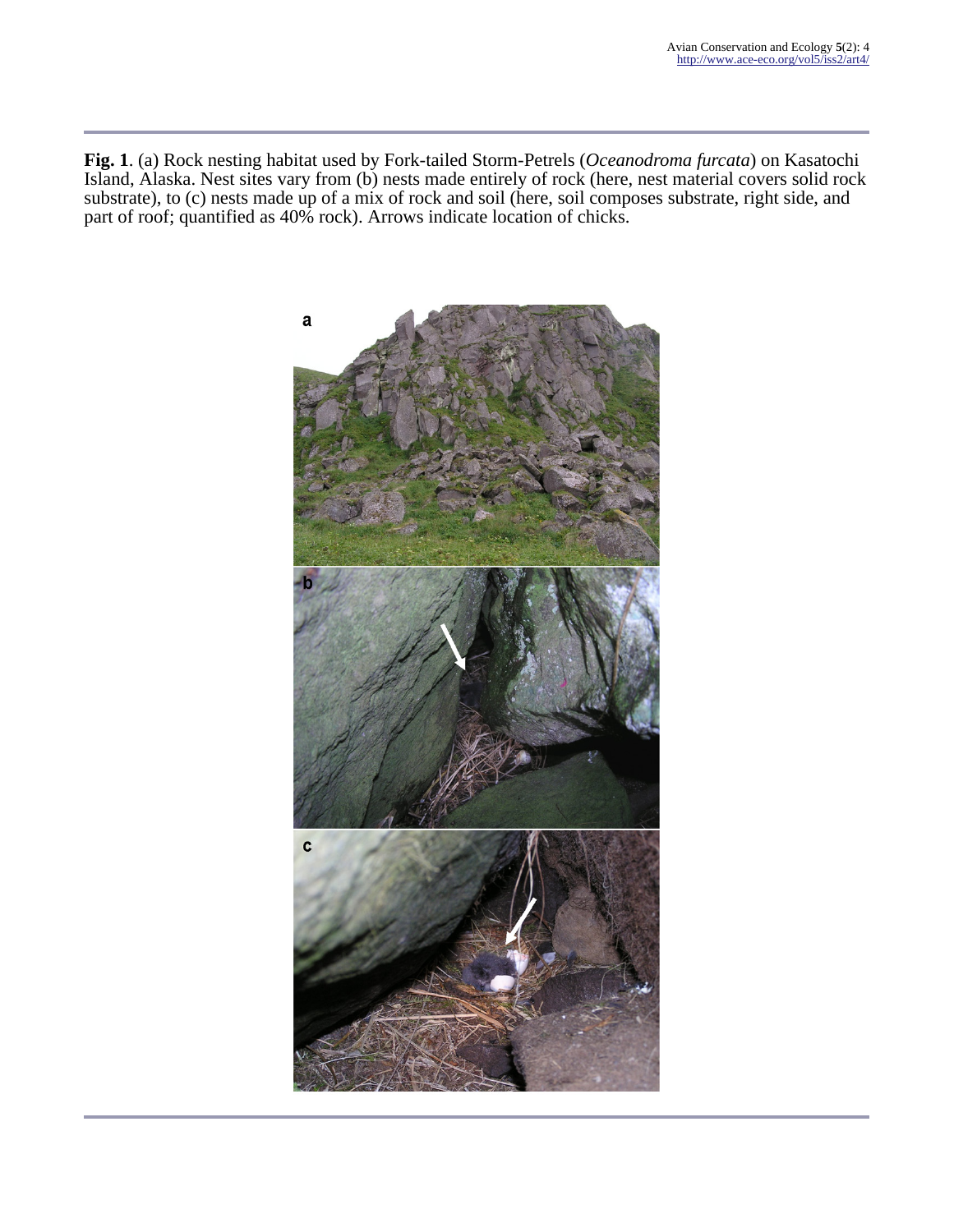breeders) in the population. We considered this a necessary limitation, however, given that stormpetrels are very sensitive to investigator disturbance (Morse and Buchheister 1979, Boersma et al. 1980, Marks and Leasure 1992). This bias would have applied to all of the nests at our site, and so should not confound relationships between reproductive success and the nest site across our sample of accessible nests.

To minimize disturbance to incubating adults, we checked nests once in late May to determine nest status and then not again until close to the predicted hatch in mid June. Once chicks hatched, we visited nests every two days until the nest failed or the chick fledged. Hatching success was determined by either egg failure (abandoned, ejected, or broken eggs) or hatch (chick observed). Chick survival was determined by either chick failure (chicks that died or disappeared from the nest at less than 50 days) or fledging (chicks that were missing from the nest at a minimum of 50 days old). Overall reproductive success was determined by overall nest failure (egg or chick failure) or success. In the cases when we left the island while the chick was still in the nest  $(n = 14 \text{ in } 2005, n = 44 \text{ in } 2006)$ , we considered that chicks at those nests were successful if they were at least 40 days old and apparently healthy at our departure ( $n = 11$  in 2005;  $n = 40$  in 2006). This assumption was based on patterns of chick mortality in Fork-tailed Storm-Petrels, in which mortality occurs almost entirely in chicks younger than 20 days (Boersma et al. 1980). In our study, only a single chick in each year died after the age of 20 days and none died after the age of 40 days (Drummond and Leonard 2009). The few chicks that were less than 40 days old at our departure (*n*  $= 3$  in 2005,  $n = 4$  in 2006) were not assigned a reproductive fate and were omitted from analyses of chick survival and overall reproductive success.

### **Physical and microclimatic nest site characteristics**

Because storm-petrels generally select burrows or crevices both for protection from predation (e.g., Quinlan 1983, Warham 1990) and for a stable, favorable nest environment (e.g., Grimmer 1980, Boersma 1986, Warham 1990), we expected that following the removal of all predators, any effects of rock habitat on storm-petrel reproductive success would be due to indirect influences of physical or microclimatic characteristics that affected the

quality of the nest environment (e.g., stability, exposure, internal environment). Therefore, to examine how characteristics of rocky nest sites influenced storm-petrel breeding success, we measured a number of physical and microclimatic features at each nest. We chose the following 11 physical variables that described the size, orientation, and vegetation of each nest: entrance volume (ENTV: the product of entrance height, width, and length measurements), chamber depth (DEP), vertical nest angle (ANGV), horizontal nest angle (ANGH), slope (SLP), aspect (ASP), mean rock size (MRS: the size class of rocks that composed the nest, categorized as 0–50 cm, 50–100 cm,  $100-200$  cm, and  $>200$  cm), nest material (NMAT: the amount of vegetation lining the nest cup, categorized as small [bare substrate to a few pieces of vegetation but not enough to fully cover bottom], medium [enough vegetation to fully line the nest cup], and large [vegetation that overflowed the nest cup]), height above sea level (HASL), percent vegetative cover (VEGC), and mean vegetative height (VEGH: mean height of vegetation at six randomly-determined points within a quadrat). We used a Silva compass with a clinometer to measure all angles, a Garmin map76S GPS (Olathe, Kansas, USA) to measure height above sea level, and a 0.5-m quadrat centered on the nest entrance to measure vegetative variables.

We measured microclimatic conditions inside nests by recording internal air temperature and relative humidity using an Extech Hygro-Thermometer (Extech Instruments, Waltham, Massachusetts, USA). For consistency and to prevent the body temperature of the chick from influencing the data, measurements were made at a standardized distance of 9 cm from the edge of each nest cup. We took measurements every two days between 1500 and 1900 h HAST (median 1612 h) and calculated mean and range values of temperature (TEMP and TEMPR) and relative humidity (RH and RHR) for each nest throughout the season. We varied the order of nest measurements randomly each day, did not take measurements when adults were present to minimize disturbance, and did not record humidity on stormy days ( $n = 4$  in 2005;  $n = 2$  in 2006).

In 2006, we also gathered more detailed measurements of daily temperature extremes and fluctuations in nests on Kasatochi Island (*n* = 82) and in a small sample of nests composed entirely of soil on neighboring Ulak Island (*n* = 15) using DS1922L iButton temperature loggers (Maxim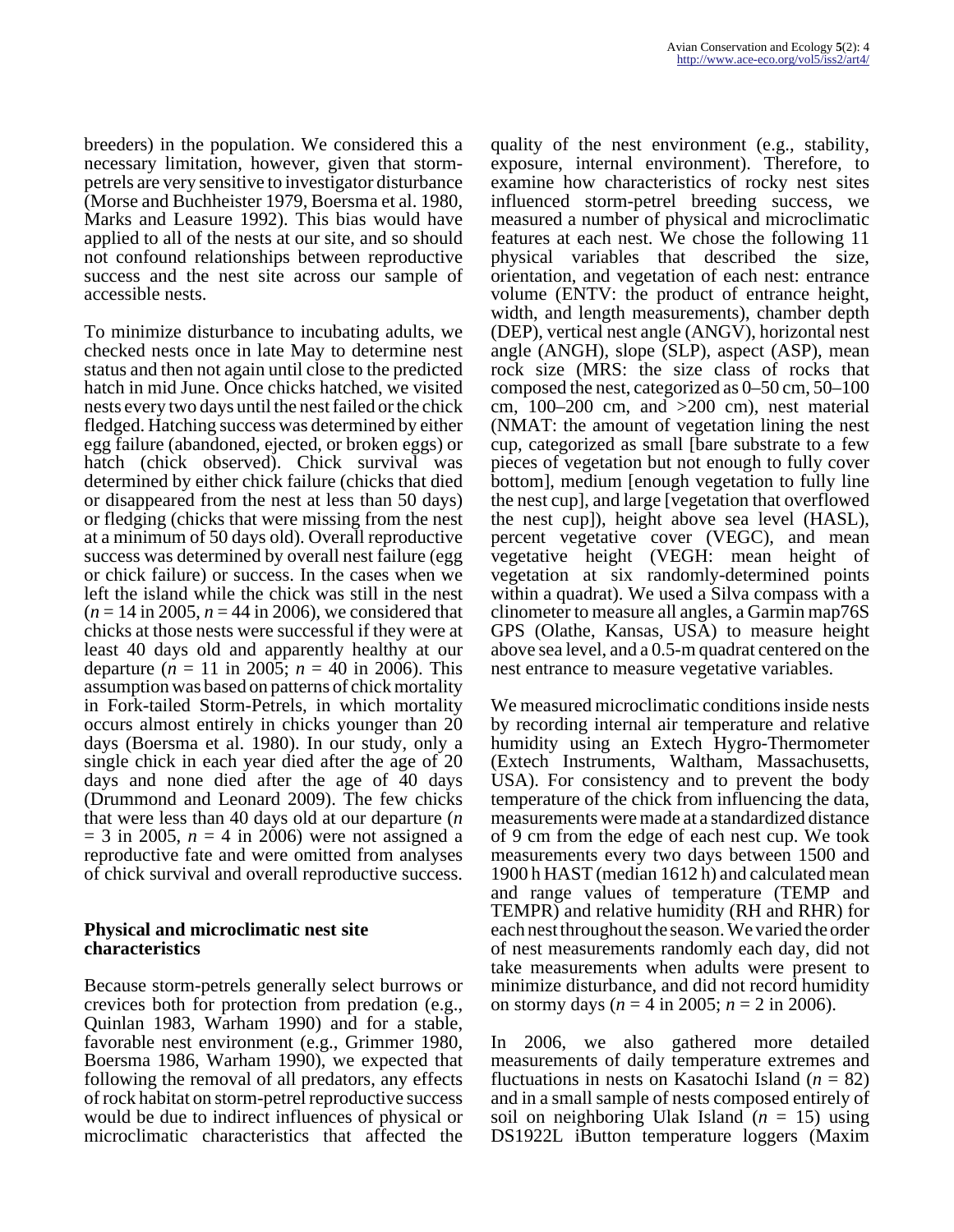Integrated Products/Dallas Superconductor, Sunnyvale, California, USA). Loggers were programmed to record temperature at 1-hr intervals and were placed 9 cm from the side of the nest cup. We downloaded data using ExpressThermo software (Eclo, Portugal) and calculated the average daily mean, minimum, and maximum temperatures and daily temperature range (difference between daily maximum and minimum) for each nest. To account for potential differences in ambient conditions between the two islands, we measured air temperature at 15-minute intervals on each island using StowAway TidbiT temperature loggers (Onset, Bourne, Massachusetts, USA) positioned in the open on the surface at the center of each colony.

# **Parental characteristics**

Given that differences in parental quality can affect reproductive success independently of the nest site (Ramos et al. 1997), we attempted to account for variation in parental quality. We measured three variables that may influence reproductive success in Fork-tailed Storm-Petrels: egg volume, feeding rate, and brooding duration (Boersma et al. 1980, Boersma 1986). To determine egg volume (EGGV), we measured width and length of eggs to the nearest 0.1 mm and calculated volume as  $V = 0.51LW^2$ , where L is length and W is width (Hoyt 1979). To reduce disturbance to incubating adults, eggs were measured later in the incubation period in mid June and, whenever possible, on days when an adult was not present. Potential bias against nests that failed earlier in incubation was low given that only a single egg (out of a total of 182 nests during both years) was lost before egg measurements were taken.

To estimate feeding rates, we quantified parental visitation rate (VIS) using toothpick knockdowns (Quinlan 1979). Toothpicks were placed across nest entrances in the evening and were checked the following morning; if they were knocked down during this time, it indicated that the nest had been visited that night by a parent carrying food. We calculated visitation rate as the percent of nights a nest was visited between the day brooding ended and the day the chick fledged or died. We consider this measure of feeding rate to be conservative because it does not record incidents of two parental visits in a single night (occurred 30% of nights in a single observed pair; Simons 1981) and because older chicks close to fledging age may knock down toothpicks when wandering near the nest entrance.

We did not, however, expect this error to be biased across nests with varying amounts of rock. At nests we monitored, we could not quantify individual meal size or prey type, which could also reflect parental quality (e.g., Granadeiro et al. 2000, Wanless et al. 2005).

We measured brooding duration (BRD) in 2006 using a second set of iButton temperature loggers that recorded temperature at 5-min intervals between hatching and the end of brooding. We pressed loggers into the substrate at the edge of the nest cup so that a brooding adult would contact the logger. We assumed that temperature would increase when parents were brooding and would decrease when parents left the nest (Pefaur 1974). Given that adults return to and leave from the nest only at night (Simons 1981), we used temperature increases or decreases of at least 1°C that occurred at night and persisted through the following day to identify attendance by brooding adults. To determine that recorded temperature changes were due to adult attendance and not chick interference, we checked if adult birds were on the nest during scheduled bi-daily nest checks to corroborate temperature data. Brooding duration at each nest was defined as the total number of days adults brooded a chick.

# **Rockiness of the nest site**

To explore whether nest site characteristics that influence breeding success were directly related to the rockiness of the nest site, we quantified the relative amount of rock that composed each nest (ROCK). Within rock habitat, individual nest sites ranged in composition, with some made entirely of rock while others had various amounts of soil in the walls, substrate, or ceiling (Fig. 1b and 1c). We used a flashlight to visually estimate, in 10% increments, the percentage of the nest site (including the entrance, tunnel, and chamber) that was composed of rock (as opposed to soil). To maintain consistency, the same person conducted estimates in both years, and we used nests from the first year as a standard against which to estimate rockiness of new nests in the second year.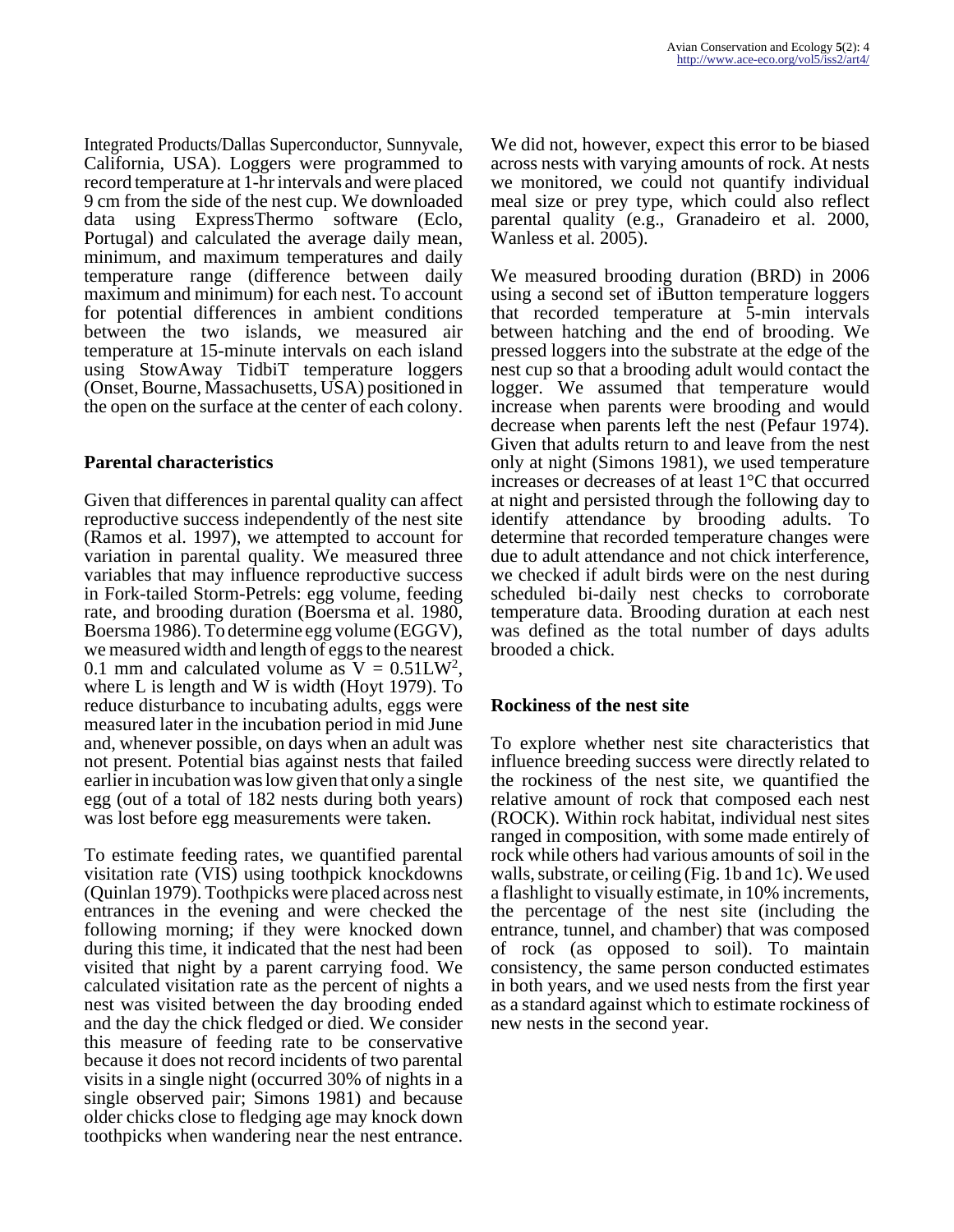### **Statistical analysis**

We analyzed each year separately rather than include year as a variable in our models because the sample of nests used in our study was neither entirely independent nor identical between years. Not all nests were reused between years (26 nests were used in 2005 only, 50 nests in 2006 only, and 53 nests in both years), but reused sites were likely occupied by the same pair in both years (Boersma and Silva 2001, Drummond 2007). In addition, not all data exist for both years because brooding data and more detailed temperature data from iButtons were collected in 2006 only. Therefore, models with brooding duration as a potential factor, for example, could be evaluated only for 2006 data.

We used an information-theoretic approach to model selection to evaluate factors that influenced reproductive success of Fork-tailed Storm-Petrels. The physical characteristics (ENTV, DEP, ANGV, ANGH, SLP, ASP, MRS, NMAT, HASL, VEGC, VEGH), microclimatic characteristics (TEMP, TEMPR, RH, RHR), and parental characteristics (EGGV, VIS, BRD) measured at nest sites were used as explanatory variables in logistic regression models of hatching success, chick survival, and overall reproductive success in each year. The candidate model set for each measure of success included all additive combinations of explanatory variables and a null model. Visitation rate and brooding duration were excluded from models of hatching success because those variables could be measured only for eggs that hatched. Brooding duration was included only in models for 2006 because data did not exist for 2005.

Following Burnham and Anderson (2002), we calculated Akaike's information criterion for small sample sizes  $(AIC_c)$  for each candidate model, as well as the difference in  $AIC_c$  between each model and the model with the lowest  $AIC_c$  score ( $\triangle AIC_c$ ). For each success parameter in each year, the model with the lowest  $AIC_c$  value was considered to be the best fitting, most parsimonious model, and all models with  $\Delta AIC_c < 2.0$  were considered to have strong support (Burnham and Anderson 2002). We also calculated the Akaike weights (*w*<sup>i</sup> ) to determine the probability of each model being the best, given the data and model set.

From the set of best supported models  $(\Delta AIC_{c} \leq$ 2.0), we examined the relative effects of individual explanatory variables on breeding success. We determined the relative importance of explanatory variables by calculating the importance value of each variable, defined as the sum of the Akaike weights across all competing models in which the variable occurred (Burnham and Anderson 2002). Importance values ranged from 0 to 1, with larger values indicating the variable had greater importance in predicting breeding success relative to the other variables. We also assessed the effect size, and thus the biological significance, of these explanatory variables by calculating their modelaveraged parameter estimates. For uncertainty around parameter estimates, we calculated unconditional standard errors (SE that includes variance due to model selection uncertainty; Burnham and Anderson 2002) and 95% confidence intervals as  $95\%$  CI = 1.96 x SE.

Next, we investigated how factors that affected breeding success may be related to the rockiness of the nest site. Given that nest temperature had the strongest impact on storm-petrel reproductive success in the above models (*Results*), we used the same model selection approach to evaluate whether physical structure and composition of the nest site, including rockiness, influenced temperature. We used percent rock (ROCK) and the 11 physical nest site variables as explanatory variables in multiple linear regression models fit to mean nest temperature data. Model fitting and calculations of associated parameters were conducted as described above. To further describe how rock related to nest temperature in 2006 using more detailed temperature data from iButtons, we used Pearson's correlation to examine how percent rock varied with minimum or maximum nest temperature. We also compared temperature in nests on Kasatochi Island to those on Ulak Island using a repeated measures ANOVA with island as a between-subject factor. To account for differences in ambient conditions between islands, we used a paired t-test to compare mean daily ambient temperatures between islands over the 2006 season.

We used SYSTAT 13.0 (Systat Software 2009) for all model fitting and statistical analysis. For linear regression models, we used the "Best Subset" function to build and rank models; for logistic regression models, we built all possible models manually and calculated  $AIC_c$  scores by hand from reported AIC values. We normalized data using arcsine-transformations for percent rock, visitation rate, relative humidity, and percent vegetative cover variables, and log-transformations for temperature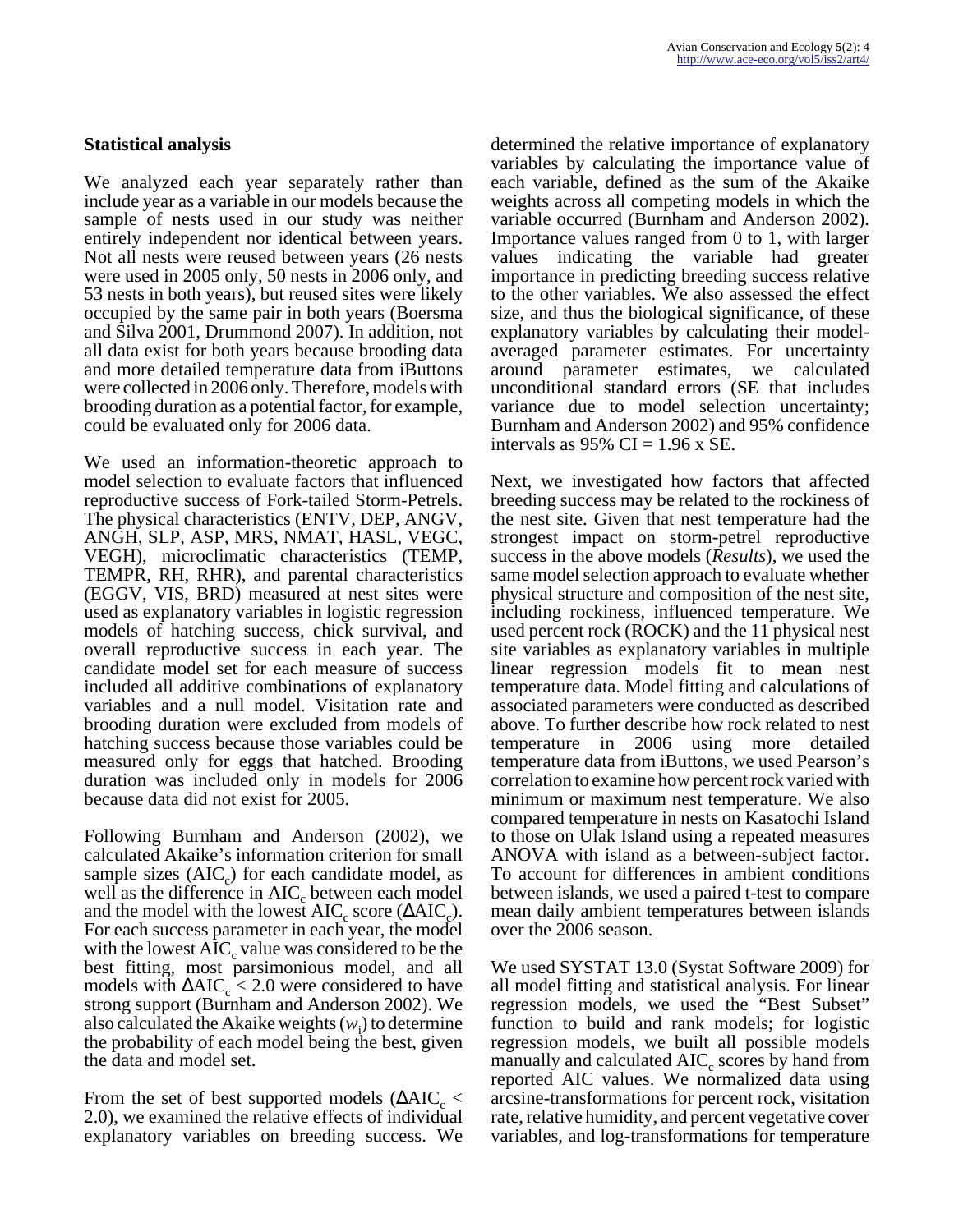variation, entrance length, width, and length, chamber depth, height above sea level, and vegetation height variables (Zar 1984). Categorical variables were converted to dummy variables for model fitting. We reported means  $\pm$  1 SD, unless otherwise noted, and set significance at  $P = 0.05$ .

# **RESULTS**

### **Reproductive success and nest site variables**

Competing models ( $\triangle AIC_c < 2.0$ , Burnham and Anderson 2002) for hatching success (89% in 2005, 91% in 2006; Drummond and Leonard 2009) included a total of seven physical, microclimatic, and parental variables (Table 1). None of these parameters appeared to have a strong effect on hatching success, however, as none had a high importance value  $(< 0.60$ ) and parameter estimates were equal to or smaller than standard errors in all cases (Table 2).

Top models for chick survival (58% in 2005, 89% in 2006; Drummond and Leonard 2009) and overall reproductive success (51% in 2005, 81% in 2006; Drummond and Leonard 2009) included various combinations of nest temperature, egg volume, visitation rate, and brooding duration (Table 1). Nest temperature was included in all competing models and exhibited high importance values (1.00) and parameter estimates (Table 2), which suggests temperature was an important predictor of chick survival and overall reproductive success. Indeed, nest temperature was the only explanatory variable in the best supported model of chick survival in 2005 and the second best supported model of chick survival in 2006; it alone explained 14–35% of the variation in chick survival (Table 1). The relationship between nest temperature and stormpetrel reproductive success was positive in both years, with higher chick survival (2005:  $t_{63} = -5.79$ ,  $P < 0.001$ ; 2006:  $t_{89} = -2.45$ ,  $P = 0.016$ ) and overall success (2005:  $t_{72}$  = -6.22,  $P < 0.001$ ; 2006:  $t_{97} = -3.66$ ,  $P = 0.020$ ) in warmer nests (Fig. 2).

Although less important than nest temperature, brooding duration had a moderately strong (importance 0.70–0.73) effect on chick survival and overall reproductive success in 2006 (the only year for which brooding data existed; Table 2), with higher survival and reproductive success occurring in nests associated with longer brooding duration. Although egg volume and visitation rate appeared

in some of the top models, their actual effects on chick survival and overall reproductive success were weak, as evident from low importance values and parameter estimates that were smaller than standard errors (Table 2). Models with brooding duration, egg volume, or feeding rate explained only slightly more variation in chick survival than those with nest temperature alone (Table 1).

### **Nest temperature and the rockiness of the nest site**

Nests on Kasatochi Island ranged from 30% to 100% rock (mean = 70 ± 15%, *n* = 129). The rockiness of the nest site was included in all competing models of nest temperature in both years, and was the only parameter in the best supported model in 2005 and the second best supported model in 2006 (Table 3). This suggests that rock had a strong effect on nest temperature, which is supported by high importance values in both years (1.00; Table 4). Percent rock was inversely related to mean nest temperature in both years, with lower temperatures in rockier nests (Fig. 3). Other variables that appeared in competing models that explained nest temperature (Table 3) appeared to have only weak effects. Vertical crevice angle, slope, and percent vegetative cover were all positively related to nest temperature but importance values were small for all three parameters (0.14–0.45), and standard errors for crevice angle and vegetative cover were larger than parameter estimates (Table 4).

In 2006, when more detailed daily temperature data were available, we found that colder temperatures in rockier nests were driven by daily temperature lows, as rockier nests experienced colder minimum temperatures ( $r = -0.366$ ,  $n = 82$ ,  $P < 0.001$ ) but not colder maximum temperatures  $(r=0.017, n=82, P)$ = 0.167). Rocky nests on Kasatochi Island were significantly colder (island effect:  $F_{1,94} = 64.29$ , *P* < 0.001) and more variable in temperature (island effect:  $F_{1,94} = 19.71$ ,  $P < 0.001$ ) than entirely soil nests on Ulak Island (Fig. 4). Mean daily ambient air temperature did not differ significantly between islands (paired  $t_{70}$ = 0.42,  $P$  = 0.679).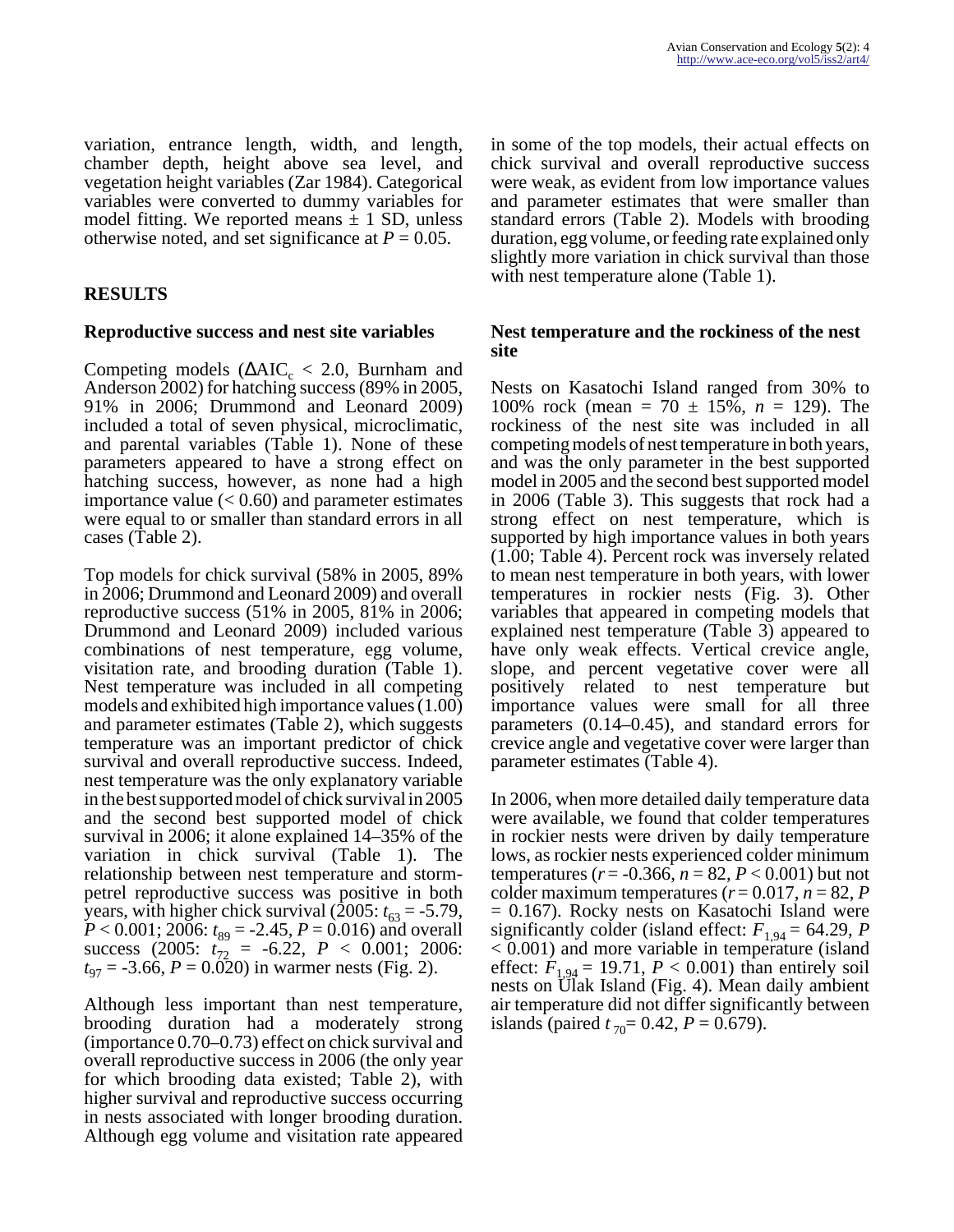**Table 1**. Summary of model selection results for logistic regression models predicting hatching success, chick survival, and overall reproductive success in Fork-tailed Storm-Petrel (*Oceanodroma furcata*) nests at Kasatochi Island, Alaska. Models are listed in order of best fit for each success parameter in each year based on Akaike $\hat{a} \in M_s$  information criterion for small sample sizes (AIC<sub>c</sub>). Except for the null model, only models with  $\Delta AIC_c < 2.0$  are shown. Log(L) is the log-likelihood value, *k* is the number of parameters in the model,  $\triangle AIC_c$  is the difference in AIC<sub>c</sub> value between each model and the top model, *w*<sub>i</sub> is the Akaike weight, and  $R^2$  is the proportion of the total variation in success explained by the model. Brooding duration (BRD) data are available only for 2006.

| <b>Success</b>               |      | Year Model                                                                     | log(L)                                                 | $\boldsymbol{k}$                              | $AIC_c$                                   | $\triangle AIC_c$                     | $w_{\rm i}$                          | $R^2$                                     |
|------------------------------|------|--------------------------------------------------------------------------------|--------------------------------------------------------|-----------------------------------------------|-------------------------------------------|---------------------------------------|--------------------------------------|-------------------------------------------|
| Hatching success             |      |                                                                                |                                                        |                                               |                                           |                                       |                                      |                                           |
|                              | 2005 | DEP+SLP+VEGH+TEMPR+RH+EGGV<br>DEP+RH<br>VEGH+VEGC+RH<br>SLP+VEGH+TEMPR<br>Null | $-7.33$<br>$-12.02$<br>$-11.01$<br>$-8.97$<br>$-35.34$ | 7<br>3<br>$\overline{4}$<br>4<br>$\mathbf{1}$ | 31.96<br>32.31<br>32.47<br>32.63<br>72.74 | 0.00<br>0.35<br>0.51<br>0.67<br>40.78 | 0.30<br>0.25<br>0.23<br>0.21<br>0.00 | 0.345<br>0.270<br>0.232<br>0.093<br>0.000 |
|                              | 2006 | DEP+VEGC+EGGV<br><b>EGGV</b><br>VEGH+VEGC<br>Null                              | $-13.60$<br>$-14.96$<br>$-12.91$<br>$-30.53$           | 4<br>$\overline{c}$<br>3<br>$\mathbf{1}$      | 34.61<br>35.92<br>36.07<br>63.10          | 0.00<br>1.31<br>1.46<br>28.49         | 0.29<br>0.15<br>0.13<br>0.00         | 0.217<br>0.062<br>0.072<br>0.000          |
| Chick survival               |      |                                                                                |                                                        |                                               |                                           |                                       |                                      |                                           |
|                              | 2005 | <b>TEMP</b><br>TEMP+EGGV<br>TEMP+VIS<br>Null                                   | $-28.81$<br>$-25.94$<br>$-24.49$<br>$-48.87$           | 2<br>3<br>3<br>$\mathbf{1}$                   | 57.80<br>59.13<br>59.78<br>99.80          | 0.00<br>1.33<br>1.98<br>42.00         | 0.42<br>0.22<br>0.16<br>0.00         | 0.348<br>0.368<br>0.328<br>0.000          |
|                              | 2006 | TEMP+BRD<br><b>TEMP</b><br>TEMP+VIS+BRD<br>Null                                | $-4.57$<br>$-5.49$<br>$-4.58$<br>$-31.51$              | 3<br>2<br>4<br>$\mathbf{1}$                   | 17.42<br>19.13<br>19.22<br>65.07          | 0.00<br>1.71<br>1.80<br>47.65         | 0.39<br>0.17<br>0.16<br>0.00         | 0.190<br>0.138<br>0.145<br>0.000          |
| Overall reproductive success |      |                                                                                |                                                        |                                               |                                           |                                       |                                      |                                           |
|                              | 2005 | TEMP+VIS<br>TEMP+EGGV<br>Null                                                  | $-12.26$<br>$-14.62$<br>$-57.38$                       | 3<br>3<br>$\mathbf{1}$                        | 34.96<br>35.18<br>116.81                  | 0.00<br>0.22<br>81.85                 | 0.45<br>0.41<br>0.00                 | 0.328<br>0.224<br>0.000                   |
|                              | 2006 | TEMP+BRD<br>TEMP+VIS+BRD<br>TEMP+VIS<br>Null                                   | $-5.39$<br>$-5.05$<br>$-8.00$<br>$-48.41$              | 3<br>$\overline{4}$<br>3<br>1                 | 20.19<br>20.45<br>22.12<br>99.05          | 0.00<br>0.26<br>1.93<br>78.86         | 0.39<br>0.34<br>0.15<br>0.00         | 0.140<br>0.145<br>0.144<br>0.000          |

†BRD: brooding duration; DEP: chamber depth; EGGV: egg volume; RH: relative humidty; SLP: slope; TEMP: temperature; TEMPR: temperature range; VEGC: vegetation cover; VEGH: vegetation height; VIS: visitation rate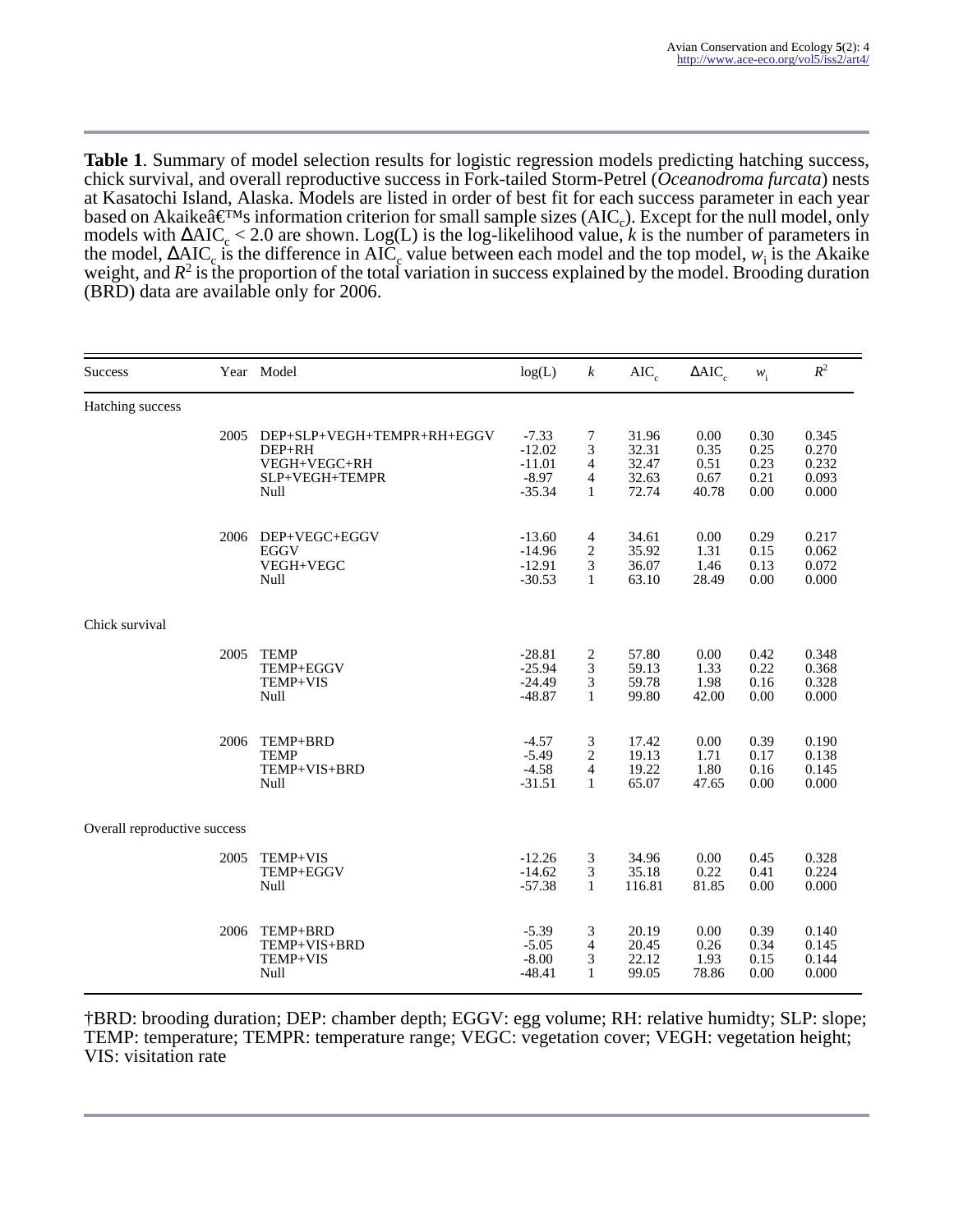**Table 2**. Importance values, model-averaged parameter estimates, and associated unconditional standard errors (SE) and 95% confidence intervals (CI) for parameters predicting hatching success, chick survival, and overall reproductive success in Fork-tailed Storm-Petrel (*Oceanodroma furcata*) nests at Kasatochi Island, Alaska. Parameters are listed in order of importance for each success variable in each year based on importance values; only those appearing in competing models  $(\Delta AIC_c < 2.0)$  are shown. Brooding duration data are available only for  $2006$ .

| Success                      | Year | Parameter                                                                                                            | Importance                                           | Estimate                                                                            | <b>SE</b>                                                             | 95% CI                                                                |  |  |
|------------------------------|------|----------------------------------------------------------------------------------------------------------------------|------------------------------------------------------|-------------------------------------------------------------------------------------|-----------------------------------------------------------------------|-----------------------------------------------------------------------|--|--|
| Hatching success             |      |                                                                                                                      |                                                      |                                                                                     |                                                                       |                                                                       |  |  |
|                              | 2005 | <b>DEP</b><br><b>TEMPR</b><br><b>SLP</b><br>R <sub>H</sub><br><b>VEGH</b><br><b>EGGV</b><br><b>VEGC</b><br>Intercept | 0.55<br>0.52<br>0.51<br>0.48<br>0.45<br>0.30<br>0.23 | 0.509<br>$-0.200$<br>$-0.014$<br>1.024<br>$-1.084$<br>$-0.001$<br>$-0.004$<br>8.602 | 1.321<br>0.288<br>0.014<br>1.458<br>1.161<br>0.050<br>0.010<br>10.122 | 2.589<br>0.565<br>0.028<br>2.858<br>2.276<br>0.100<br>0.020<br>19.839 |  |  |
|                              | 2006 | EGGV<br><b>VEGC</b><br><b>DEP</b><br><b>VEGH</b><br>Intercept                                                        | 0.58<br>0.57<br>0.52<br>0.34                         | 0.001<br>$-0.047$<br>$-0.431$<br>$-0.399$<br>15.312                                 | 0.026<br>0.062<br>1.743<br>0.819<br>7.864                             | 0.050<br>0.122<br>3.416<br>1.605<br>15.413                            |  |  |
| Chick survival               |      |                                                                                                                      |                                                      |                                                                                     |                                                                       |                                                                       |  |  |
|                              | 2005 | <b>TEMP</b><br><b>EGGV</b><br><b>VIS</b><br>Intercept                                                                | 1.00<br>0.26<br>0.16                                 | 5.513<br>0.002<br>0.017<br>12.833                                                   | 0.918<br>0.003<br>0.027<br>8.423                                      | 1.799<br>0.004<br>0.053<br>16.510                                     |  |  |
|                              | 2006 | <b>TEMP</b><br><b>BRD</b><br><b>VIS</b><br>Intercept                                                                 | 1.00<br>0.70<br>0.30                                 | 4.304<br>0.156<br>0.026<br>16.573                                                   | 1.159<br>0.032<br>0.058<br>9.412                                      | 2.272<br>0.063<br>0.114<br>18.448                                     |  |  |
| Overall reproductive success |      |                                                                                                                      |                                                      |                                                                                     |                                                                       |                                                                       |  |  |
|                              | 2005 | <b>TEMP</b><br><b>VIS</b><br><b>EGGV</b><br>Intercept                                                                | 1.00<br>0.56<br>0.46                                 | 3.395<br>0.015<br>0.001<br>7.630                                                    | 0.577<br>0.023<br>0.030<br>8.547                                      | 1.131<br>0.045<br>0.059<br>16.751                                     |  |  |
|                              | 2006 | <b>TEMP</b><br><b>BRD</b><br><b>VIS</b><br>Intercept                                                                 | 1.00<br>0.73<br>0.49                                 | 2.400<br>0.156<br>0.005<br>9.522                                                    | 0.472<br>0.121<br>0.045<br>7.202                                      | 0.925<br>0.237<br>0.088<br>14.116                                     |  |  |

†BRD: brooding duration; DEP: chamber depth; EGGV: egg volume; RH: relative humidty; SLP: slope; TEMP: temperature; TEMPR: temperature range; VEGC: vegetation cover; VEGH: vegetation height; VIS: visitation rate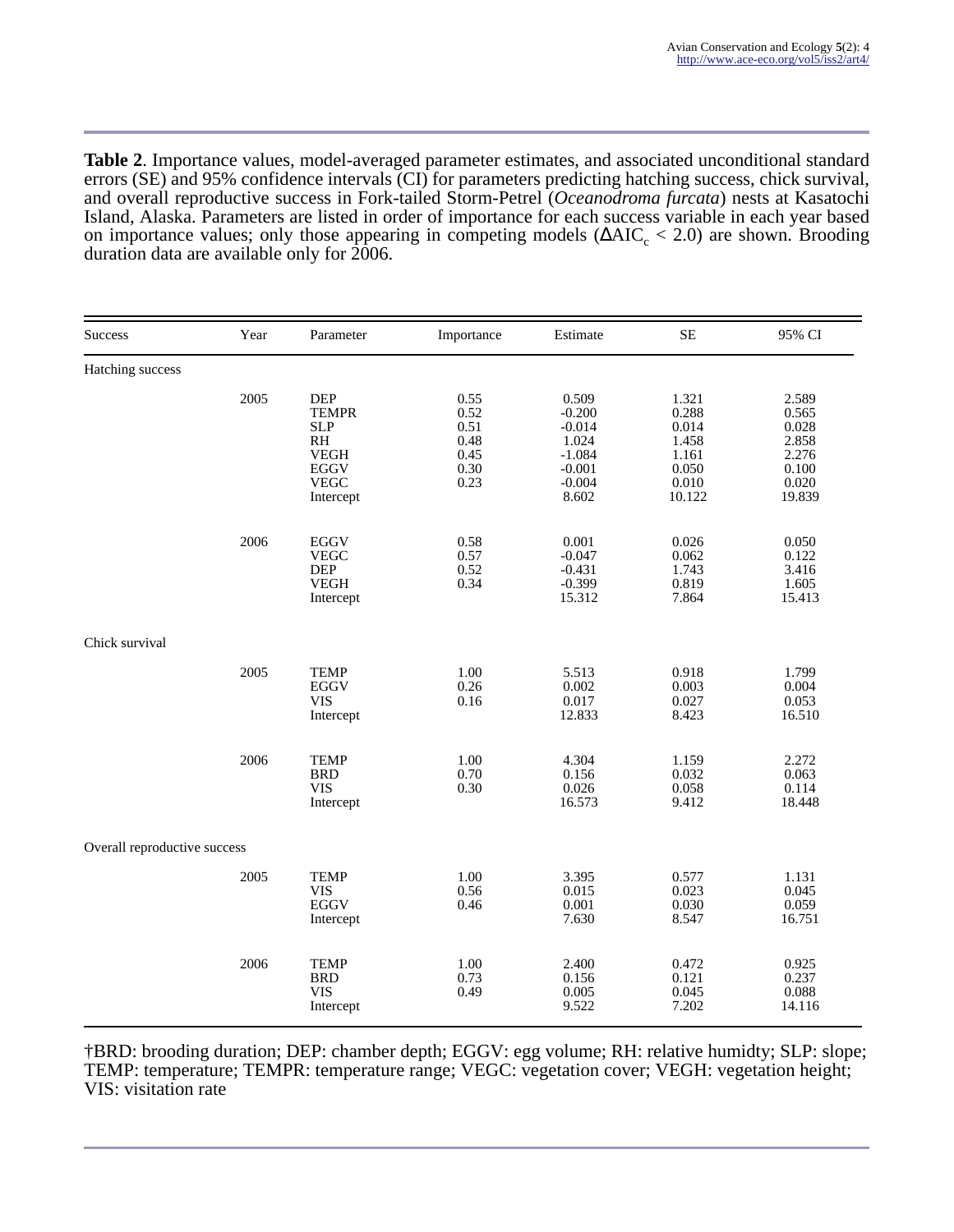**Fig. 2**. Mean  $(\pm 95\% \text{ CI})$  nest temperature ( $^{\circ}$ C) in relation to chick survival and overall reproductive success in Fork-tailed Storm-Petrel (*Oceanodroma furcata*) nests on Kasatochi Island, Alaska in 2005 and 2006. Asterisks indicate significant differences (*P* < 0.05) between success (white bars) and failure (grey bars).

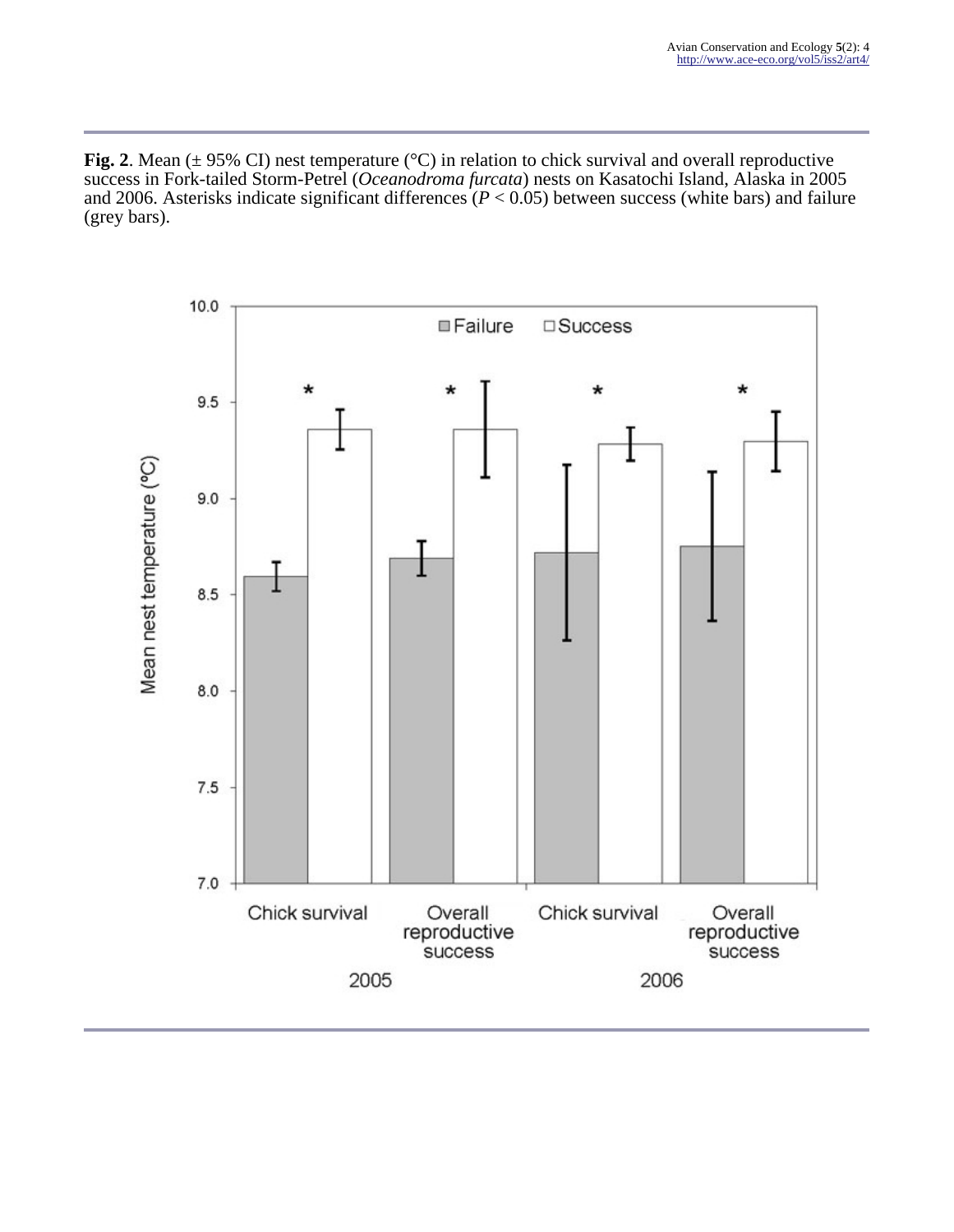**Table 3**. Summary of model selection results for models of explaining mean temperature in Fork-tailed Storm-Petrel (*Oceanodroma furcata*) nests at Kasatochi Island, Alaska. Models are listed in order of best fit in each year based on Akaike's information criterion for small sample sizes  $(AIC_c)$ . Except for the null model, only models with  $\triangle AIC_c$  < 2.0 are shown. SSE is the sum of squared error, *k* is the number of parameters in the model,  $\Delta AIC_c$  is the difference in AIC<sub>c</sub> value between each model and the top model,  $w_i$ is the Akaike weight, and  $R^2$  is the proportion of the total variation in success explained by the model.

| Year | Model <sup>+</sup> | <b>SSE</b> | $\boldsymbol{k}$ | $AIC_c$ | $\triangle AIC$ | $W_i$ | $\mathbb{R}^2$ |
|------|--------------------|------------|------------------|---------|-----------------|-------|----------------|
| 2005 | <b>ROCK</b>        | 14.69      | $\overline{2}$   | 55.20   | 0.00            | 0.25  | 0.535          |
|      | $ROCK+VEGC$        | 14.45      | 3                | 55.46   | 0.26            | 0.22  | 0.551          |
|      | ROCK+ANGV+VEGC     | 13.48      | $\overline{4}$   | 56.68   | 1.48            | 0.12  | 0.581          |
|      | $ROCK+SLP$         | 14.65      | 3                | 56.97   | 1.77            | 0.10  | 0.544          |
|      | $ROCK+SLP+VEGC$    | 14.43      | $\overline{4}$   | 57.20   | 2.00            | 0.09  | 0.552          |
|      | <b>Null</b>        | 32.52      | 1                | 160.21  | 105.01          | 0.00  | 0.000          |
| 2006 | $ROCK+SLP$         | 27.88      | 3                | 112.28  | 0.00            | 0.31  | 0.228          |
|      | <b>ROCK</b>        | 28.85      | 2                | 113.19  | 0.91            | 0.64  | 0.166          |
|      | ROCK+SLP+VEGC      | 27.86      | $\overline{4}$   | 113.64  | 1.36            | 0.16  | 0.229          |
|      | $ROCK+ANGV+SLP$    | 27.84      | $\overline{4}$   | 114.08  | 1.80            | 0.12  | 0.222          |
|      | <b>Null</b>        | 45.67      | 1                | 192.00  | 79.72           | 0.00  | 0.000          |

†ANGV: vertical nest angle; ROCK: relative amount of rock that composed each nest; SLP: slope; VEGC: vegetation cover

# **DISCUSSION**

The results of our study show that nest temperature was one of the main factors that affected reproductive success in Fork-tailed Storm-Petrel nests. Nest temperature, in turn, varied with the amount of rock that composed the nest, with colder temperatures occurring in rockier nests. Below, we discuss these relationships and their implications for introduced predator removal from islands.

#### **Reproductive success and nest temperature**

Nest temperature had the strongest influence on chick survival, and hence overall reproductive success, in both years, with lower survival occurring in colder nests. Most mortality in our study occurred in chicks less than 15 days old (Drummond and Leonard 2009), which suggests that higher mortality in colder nests may be due to increased thermoregulatory demands. Young seabird chicks are likely more vulnerable to colder temperatures than older chicks because they have less insulation, a higher surface to volume ratio, and less food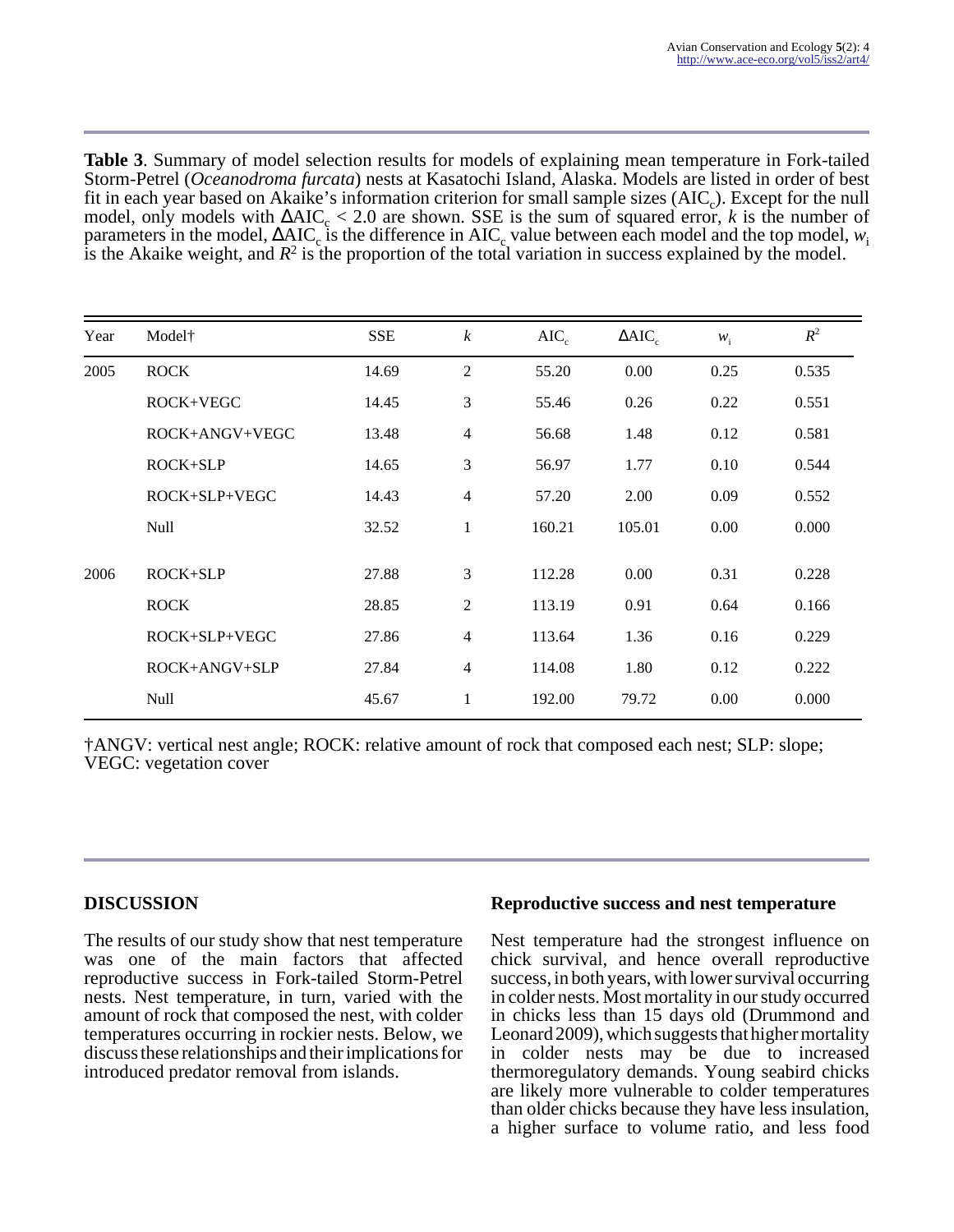**Table 4**. Importance values, model-averaged parameter estimates, and associated unconditional standard errors (SE) and 95% confidence intervals (CI) for parameters explaining mean temperature in Fork-tailed Storm-Petrel (*Oceanodroma furcata*) nests at Kasatochi Island, Alaska. Parameters are listed in order of importance for each year based on importance values; only those appearing in competing models ( $\triangle AIC_c$  $<$  2.0) are shown.

| Year | Parameter†  | Importance | Estimate | <b>SE</b> | 95% CI |
|------|-------------|------------|----------|-----------|--------|
| 2005 | <b>ROCK</b> | 1.00       | $-0.042$ | 0.004     | 0.008  |
|      | <b>VEGC</b> | 0.45       | 0.001    | 0.002     | 0.004  |
|      | <b>SLP</b>  | 0.32       | 0.005    | 0.003     | 0.006  |
|      | <b>ANGV</b> | 0.14       | 0.001    | 0.003     | 0.006  |
|      | Intercept   |            | 3.552    | 3.930     | 7.703  |
| 2006 | <b>ROCK</b> | 1.00       | $-0.022$ | 0.005     | 0.010  |
|      | <b>SLP</b>  | 0.43       | 0.008    | 0.003     | 0.006  |
|      | <b>ANGV</b> | 0.29       | 0.001    | 0.002     | 0.004  |
|      | <b>VEGC</b> | 0.16       | 0.001    | 0.002     | 0.004  |
|      | Intercept   |            | 4.072    | 4.653     | 8.943  |

†ANGV: vertical nest angle; ROCK: relative amount of rock that composed each nest; SLP: slope; VEGC: vegetation cover

storage capacity than older chicks (Hudson et al. 1974, Boersma 1986, Vongraven et al. 1987). Given that thermoregulation is presumably more difficult in a colder environment (Obst and Nagy 1993), young chicks in colder nests would be expected to suffer increased mortality. This is supported by brooding data in 2006, when chicks that were brooded longer had higher survival rates than chicks that were brooded for less time. In addition, differences in chick survival between years (58% in 2005, 89% in 2006; Drummond and Leonard 2009) correlate with interannual differences in both ambient and nest temperature, with higher chick survival occurring in the warmer year (Drummond 2007, Drummond and Leonard 2009).

The results of our study are consistent with studies on a range of bird species that have shown that the thermal characteristics of the nest site can influence chick survival (Jehl and Mahoney 1987, Dawson et al. 2005), and that even small changes in microclimatic conditions can have substantial impacts on breeding success (D'Alba et al. 2009). In seabirds that breed at high latitudes, survival depends in part on the chick's ability to maintain body heat in a cold nest environment when adults are absent (Vongraven et al. 1987, Gebczynski 1995). For single-egg seabird species, chicks lack siblings with which to huddle to preserve heat (Boersma 1986). Some species, such as Wilson's Storm-Petrels (*Oceanites oceanicus*) in Antarctica, appear to preferentially select warmer nest sites (Olivier and Wotherspoon 2006). Once sites are selected, however, most seabirds have limited ability to compensate for a colder nest environment. Attempts to increase nest insulation with additional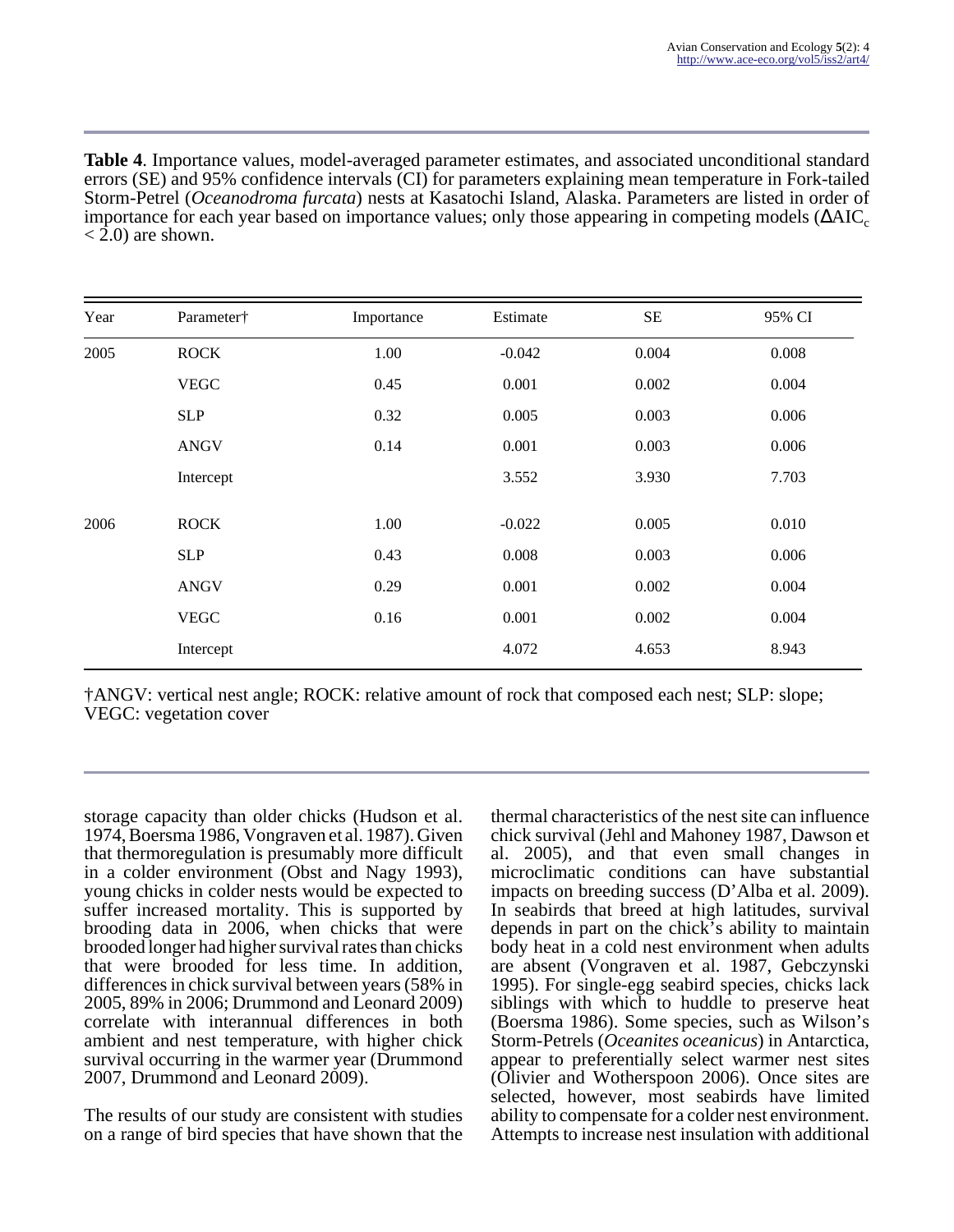**Fig. 3**. Inverse relationship between percent rock and mean nest temperature (°C) in Fork-tailed Storm-Petrel (*Oceanodroma furcata*) nests on Kasatochi Island, Alaska in 2005 and 2006. Lines are fit to untransformed data; statistics represent relationships between temperature and arcsine-transformed values of percent rock.

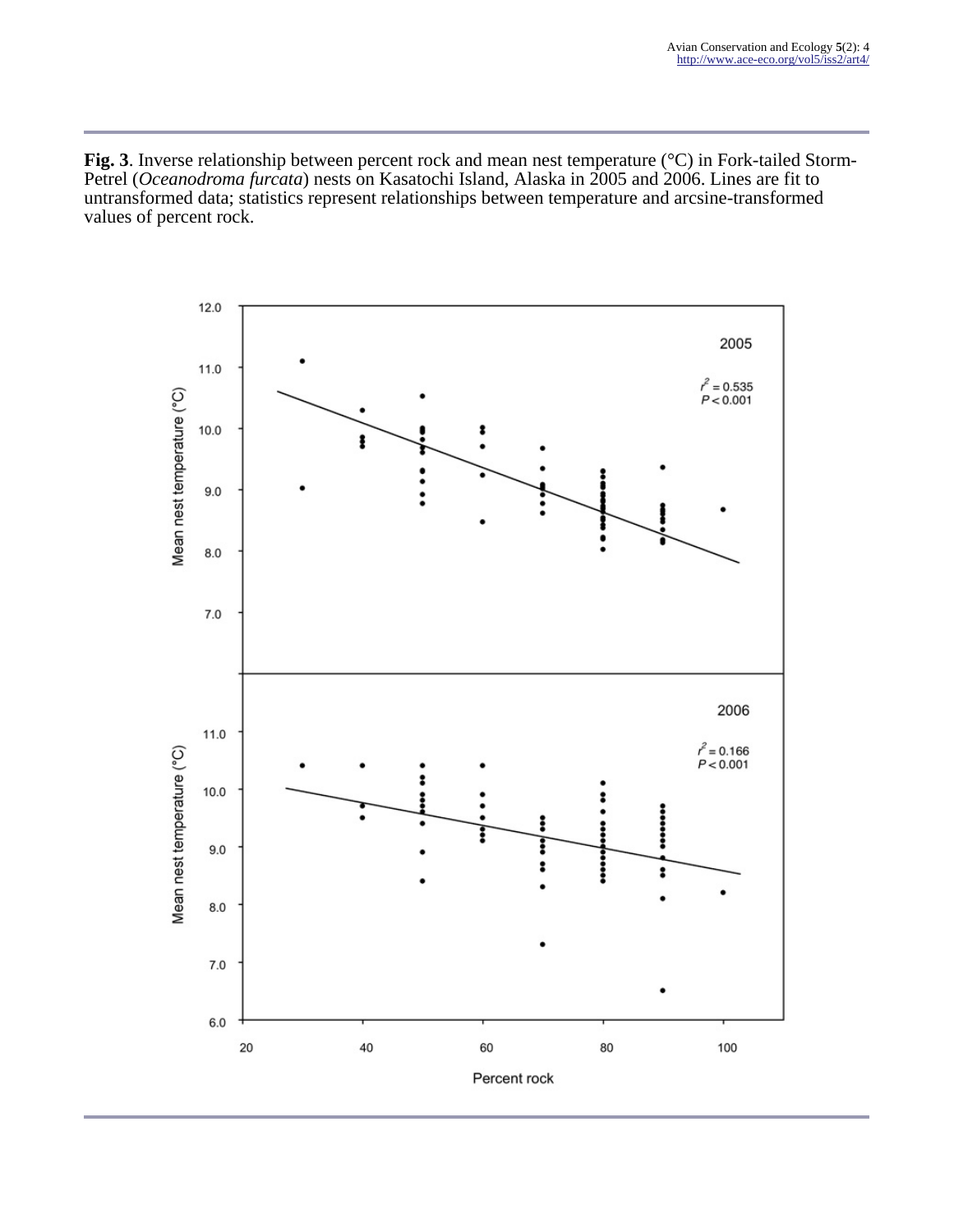

**Fig. 4**. Mean daily nest temperature (°C) in Fork-tailed Storm-Petrel (*Oceanodroma furcata*) nests on Kasatochi (*n* = 82) and Ulak (*n* = 15) Islands, Alaska in 2006. Dashed lines represent 95% confidence intervals.

nest material, for example, may actually increase chick mortality because nest material can both retain moisture and increase the risk of fungal beetle parasitism (Wheelwright and Boersma 1979), and individual adult seabirds may not be able to alter their brooding patterns in different nest environments (Catry et al. 2009). Therefore, the inherent thermal conditions of the nest site can be critical to reproductive success.

Nest temperature had a greater effect on chick survival in 2005 than in 2006, which suggests that the relationship between breeding success and the thermal characteristics of a nest may vary based on interactions with other environmental factors. Weather conditions and food availability may both indirectly influence the effect of nest temperature

on chick survival given that nest temperatures are correlated to outside temperatures (Drummond 2007) and thermoregulatory ability in seabird chicks is often linked to food supply (Petit et al. 1982, Boersma 1986). In our study, chick survival was higher in 2006 (Drummond and Leonard 2009), the year when atypically warm, dry local weather conditions (Drummond 2007; USFWS, *unpublished data*) resulted in significantly warmer nest temperatures, especially in June when chicks were young (mean June nest temperature  $= 6.7$ °C in 2005 and 7.9°C in 2006; Drummond 2007; B.A. Drummond, *unpublished data*). In addition, foraging conditions at Kasatochi Island may have been better in 2006 than in 2005 because adults fed chicks more frequently in the second year (48% of nights in 2005, 58% in 2006; Drummond and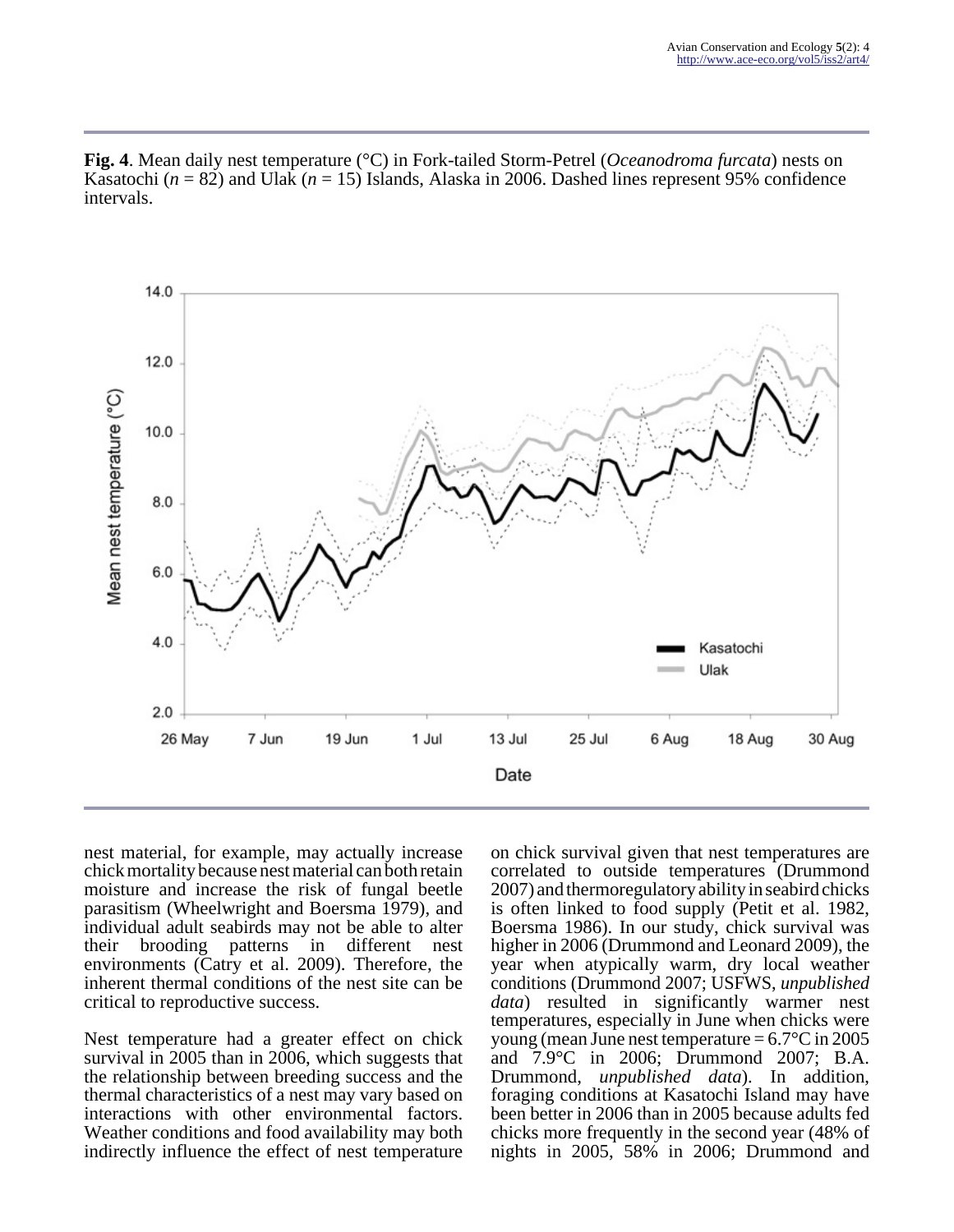Leonard 2009). If nests were warmer and chicks were better fed in 2006, chicks may have been better able to meet thermoregulatory demands and may have been less susceptible to temperature-induced mortality than chicks in 2005.

### **Nest temperature and the rockiness of the nest site**

Temperatures inside Fork-tailed Storm-Petrel nests in our study were affected by the amount of rock that composed the nest site. Across a continuum from entirely rocky to mostly soil nests, in both years rockier nests were colder than nests with less rock. Similarly, entirely soil nests on neighboring Ulak Island had warmer and less variable temperatures than rock nests on Kasatochi Island, although this comparison should be treated with some caution because of potential island effects. Given that percent rock influenced the daily minimum but not the daily maximum nest temperature, the rockiness of a site may affect heat loss but not heat gain. Rockier nests may retain less heat than soil nests because rock has higher thermal conductivity than soil (Farouki 1986, Arya 2001). The potential for the physical structure of the nest site to affect the nest's thermal properties, including heat retention and temperature extremes, has been documented in other burrow- and crevice-nesting seabird species (e.g., Frere et al. 1992, Stokes and Boersma 1998), such as Cassin's Auklets (*Ptychoramphus aleuticus*) on the Farallon Islands, where soil burrows had more stable temperatures than rocky crevices (Manuwal 1974).

# **Consequences of rocky nest sites**

Our results, although correlative, suggest that rockier nests are colder and have lower chick survival rates compared to nests in soil. A comparison of reproductive success at Kasatochi Island to that at three soil-nesting storm-petrel colonies in the Aleutian Islands supports the hypothesis that storm-petrel breeding success may be higher in soil habitat. From 2004 to 2007, breeding success in rock habitat at Kasatochi Island was lower than the average breeding success at the three soil sites in all years except in 2006 (Andersen 2007, Drummond and Larned 2007, Helm et al. 2007), the year of warmer nest temperatures on Kasatochi Island (Drummond 2007). The conclusion that lower chick survival in rockier nests

is a function of colder temperatures in those nests should be viewed with some caution, however, because we could not compare reproductive success in rock and soil habitat on the same island. In addition, the apparent negative effect of rocky nests on breeding success in our study may have been exaggerated because the accessible nests we used may have been occupied by less experienced breeders with poorer provisioning skills. Despite these limitations, evidence from rocky nests at Kasatochi Island, along with differences in both temperature and breeding success between rock and soil nests on different islands, supports the idea that rockier nest sites may affect reproductive success in Fork-tailed Storm-Petrels.

It is interesting to speculate why storm-petrels would not recolonize soil habitat following fox removal if breeding success decreases in rock habitat. One possibility is that rapid changes in selective pressures, such as predator removal, could cause a mismatch between previously evolved cues used for nest selection and actual nest quality, and lead individuals to choose suboptimal nest sites (Kokko and Sutherland 2001, Schlaepfer et al. 2002, Battin 2004). Storm-petrels have high nest site fidelity and are strongly attracted to conspecifics. These traits make them particularly vulnerable to such maladaptive habitat use (Cooch et al. 1992, Spear et al. 1998, Igual et al. 2007) because the birds are more likely to return to the existing colony in rock habitat year after year rather than recolonize soil habitat on their own. Furthermore, historic soil burrows on Kasatochi Island no longer exist (B. A. Drummond, *personal observation*), so the birds may expend less energy using ready-made rock crevices rather than excavating new burrows in the soil. Finally, the soil habitat on the island may have been negatively affected by the fox introductions because mammalian predators can alter soil nutrient levels and below-ground microbial communities on islands where they have been introduced (Croll et al. 2005, Fukami et al. 2006, Maron et al. 2006). Some combination of these factors may contribute to the continued use of rock habitat by storm-petrels in the Aleutian Islands following fox removal.

If storm-petrel use of rock habitat in the Aleutian Islands is due to historic fox predation, as the evidence suggests, then reduced chick survival and overall breeding success in rocky nests after foxes are removed may represent a lasting indirect effect of these introduced predators. This is consistent with mounting evidence of the indirect effects introduced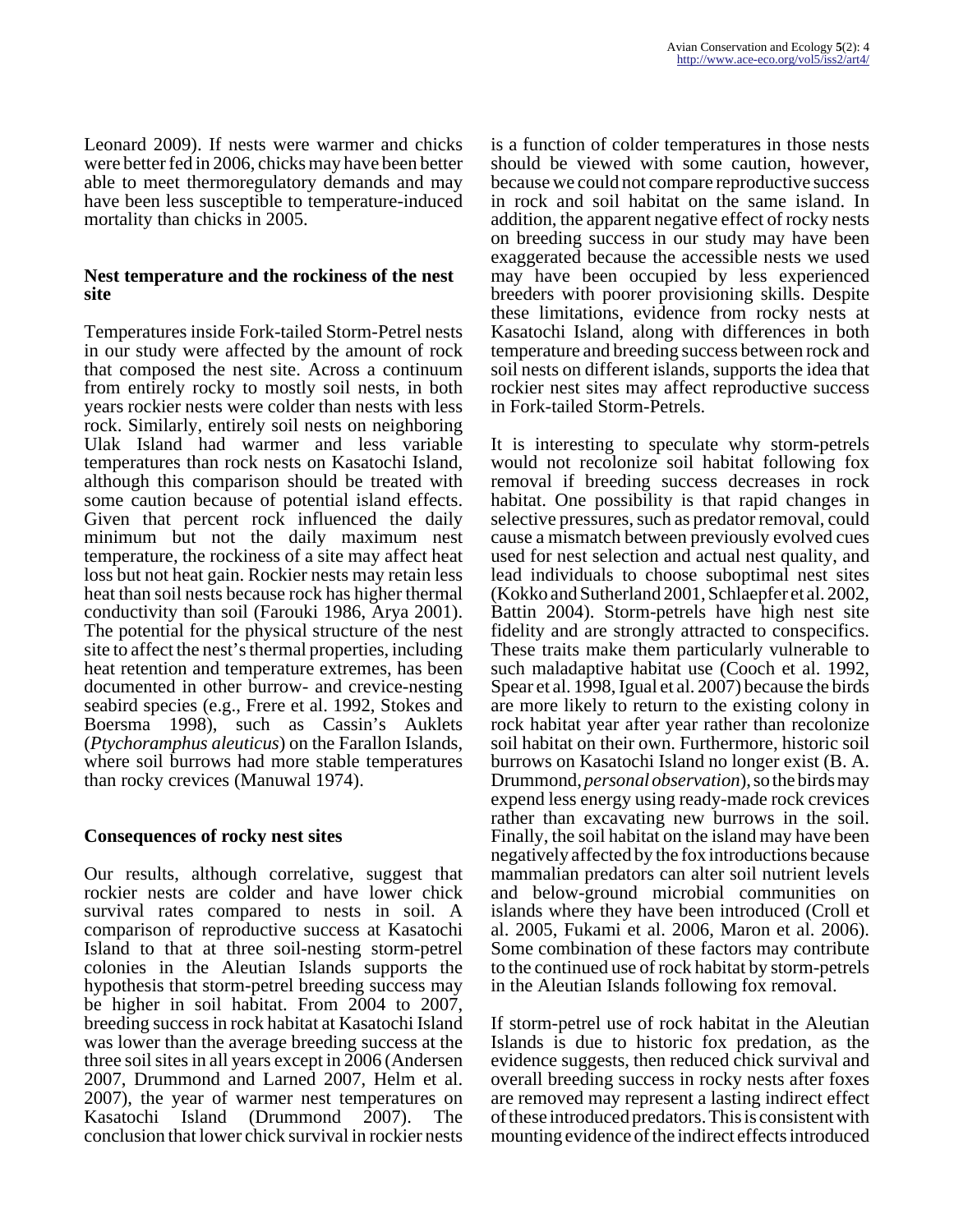predators can exert on island communities long after their eradication (e.g., Croll et al. 2005, Fukami et al. 2006, Maron et al. 2006, Kurle et al. 2008, Towns et al. 2009). Therefore, worldwide conservation efforts to control and eradicate alien predators as a means of restoring natural avifauna (Courchamp et al. 2003) should consider these types of lasting impacts when developing restoration plans.

*Responses to this article can be read online at: <http://www.ace-eco.org/vol5/iss2/art4/responses/>*

# **Acknowledgments:**

*We are grateful to the Alaska Maritime National Wildlife Refuge, particularly G. V. Byrd, J. Williams, and the crew of the M/V Tiglax, for enthusiastic cooperation and logistical support. D. Rehder and M. McClintock provided assistance in the field. D. Bowen, G. V. Byrd, A. Horn, I. McLaren, C. Stacier, J. Williams, and R. Ydenberg generously commented on earlier drafts. Funding was provided by a Challenge Cost Share Agreement from the U. S. Fish and Wildlife Service and an Izaak Walton Killam Predoctoral Scholarship to B. A. Drummond, and a Natural Sciences and Engineering Research Council of Canada Discovery Grant to M. L. Leonard. This research was approved by the University Committee on Laboratory Animals at Dalhousie University through accordance with the Canadian Council of Animal Care.*

# **LITERATURE CITED**

**Andersen, E. M.** 2007. *Biological monitoring at Buldir Island, Alaska in 2007: summary appendices*. U.S. Fish and Wildlife Service Report 07/08, Adak, Alaska, USA.

**Arya, S. P.** 2001. *Introduction to micrometeorology*. Academic Press, San Diego, California, USA.

**Bailey, E. P.** 1993. *Introduction of foxes to Alaskan islands: history, effects of avifauna and eradication.* U.S. Department of Interior and Fish and Wildlife Service Resource Publication, Washington, D.C., USA.

**Battin, J.** 2004. When good animals love bad habitats: ecological traps and the conservation of animal populations. *Conservation Biology* **18:**1482– 1491.

**Blackburn, T. M., T. M. Cassey, R. P. Duncan, K. L. Evans, and K. J. Gaston.** 2004. Avian extinction and mammalian introductions on oceanic islands. *Science* **305:**1955–1958.

**Boersma, P. D.** 1986. Body temperature, torpor, and growth in chicks of Fork-tailed Storm-Petrels *Oceanodroma furcata*. *Physiological Zoology* **59:**10–19.

**Boersma, P. D., and M. C. Silva.** 2001. Fork-tailed Storm-Petrel (*Oceanodroma furcata*). *In* A. Poole and F. Gill, editors. *Birds of North America*, Number 569. Academy of Natural Sciences, Philadelphia, Pennsylvania, USA, and American Ornithologists' Union, Washington, D.C., USA.

**Boersma, P. D., N. T. Wheelwright, M. K. Nerini, and E. S. Wheelwright.** 1980. The breeding biology of the Fork-tailed Storm-Petrel (*Oceanodroma furcata*). *Auk* **97:**268–282.

**Burnham, K. P., and D. R. Andersen.** 2002. *Model selection and multimodel inference: a practical information-theoretic approach.* Second edition. Springer-Verlag, New York, New York, USA.

**Catry, P., R. Matias, L. Vicente, and J. P. Granadeiro.** 2009. Brood-guarding behaviour in Cory's Shearwaters *Calonectris diomedea*. *Journal of Ornithology* **150:**103–108.

**Chapuis, J.-L., S. P. Bousse, and G. Barnaud.** 1994. Alien mammals, impact and management in the French sub-Antarctic islands. *Biological Conservation* **67:**97–104.

**Cooch, E. G., R. L. Jefferies, R. F. Rockwell, and F. Cooke.** 1992. Environmental change and the cost of philopatry: an example in the lesser snow goose. *Oecologia* **93:**128–138.

**Courchamp, F., J. L. Chapuis, and M. Pascal.** 2003. Mammal invaders on islands: impact, control and control impact. *Biological Reviews* **78:**347– 383.

**Croll, D. A., J. L. Maron, J. A. Estes, E. M. Danner, and G. V. Byrd.** 2005. Introduced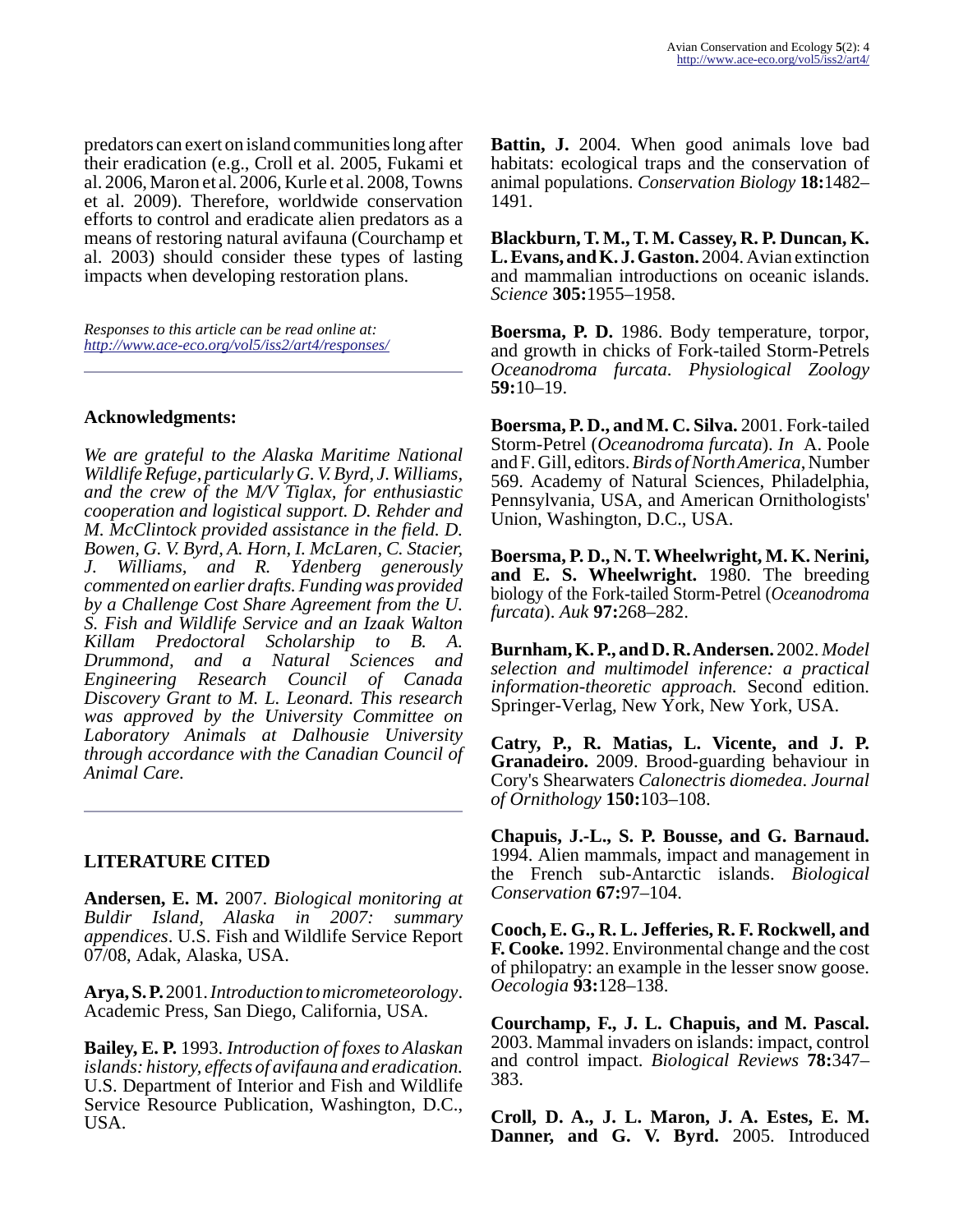predators transform subarctic islands from grassland to tundra. *Science* **307:**1959–1961.

**D'Alba, L., P. Monaghan, and R. G. Nager.** 2009. Thermal benefits of nest shelter for incubating female eiders. *Journal of Thermal Biology* **34:**93– 99.

**Dawson, R. D., C. C. Lawrie, and E. L. O'Brien.** 2005. The importance of microclimate variation in determining size, growth and survival of avian offspring: experimental evidence from a cavity nesting passerine. *Oecologia* **144:**499–507.

**Drummond, B. A.** 2007. *Breeding biology and consequences of nest site use in Fork-tailed Storm-Petrels* (Oceanodroma furcata) *recovering from fox predation in the Aleutian Islands, Alaska.* Thesis. Dalhousie University, Halifax, Nova Scotia, Canada.

**Drummond, B. A., and A. L. Larned.** 2007. *Biological monitoring in the central Aleutian Islands, Alaska in 2007: summary appendices.* U. S. Fish and Wildlife Service Report 07/06, Adak, Alaska, USA.

**Drummond, B. A., and M. L. Leonard.** 2009. Breeding biology of the Fork-tailed Storm-Petrel on Kasatochi Island, Aleutian Islands, Alaska. *Marine Ornithology* **37**(3):265–273.

**Farouki, O. T.** 1986. *Thermal properties of soils*. Series on rock and soil mechanics, volume 11. Trans Technical Publication, Clausthal-Zellerfeld, Germany.

**Frere, E., P. Gandini, and P. D. Boersma.** 1992. Effects of nest type and location on reproductive success of the Magellanic Penguin *Spheniscus magellanicus*. *Marine Ornithology* **20:**1–6.

**Fukami, T., D. A. Wardle, P. J. Bellingham, C. P. H. Mulder, D. R. Towns, G. W. Yeates, K. I. Bonner, M. S. Durrett, M. N. Grant-Hoffman, and W. M. Williamson.** 2006. Above- and belowground impacts of introduced predators in seabirddominated island ecosystems. *Ecology Letters* **9:**1299–1307.

**Gabrielson, I. N., and F. C. Lincoln.** 1959. *The birds of Alaska.* Stackpole, Harrisburg, Pennsylvania, USA.

**Gebczynski, A.K.** 1995. Is there a hypothermia in the Wilson Storm Petrel chicks? *Polish Polar Research* **16:**175–184.

**Gibson, D. D., and G. V. Byrd.** 2007. *Birds of the Aleutian Islands.* Nuttall Ornithological Club, Cambridge, Massachusetts, USA.

**Granadeiro, J. P., M. Bolton, M. C. Silva, M. Nunes, and R. W. Furness.** 2000. Responses of breeding Cory's Shearwater *Calonectris diomedea* to experimental manipulation of chick condition. *Behavioral Ecology* **11:**274–281.

**Grimmer, B. L.** 1980. *Habitat selection of Leach's Storm-Petrel* (Oceanodroma leucorhoa) *in three Newfoundland colonies.* Thesis. Memorial University of Newfoundland, St. John's, Newfoundland, Canada.

**Helm, J., M. C. W. Miller, J. J. Wells, and T. A. Zeman.** 2007. *Biological monitoring at Aiktak Island, Alaska in 2007: summary appendices.* U.S. Fish and Wildlife Service Report 07/14, Homer, Alaska, USA.

**Hoyt, D. F.** 1979. Practical methods of estimating volume and fresh weight of bird eggs. *Auk* **96:**73– 77.

**Hudson, J. W., W. R. Dawson, and R. W. Hill.** 1974. Growth and development of temperature regulation in nestling Cattle Egrets. *Comparative Biochemistry and Physiology* **49A:**717–741.

**Igual, J. M., M. G. Forero, T. Gomez, and D. Oro.** 2007. Can an introduced predator trigger an evolutionary trap in a colonial seabird? *Biological Conservation* **137:**189–196.

**Jehl, J. R., Jr., and S. A. Mahoney.** 1987. The roles of thermal environment and predation in habitat choice in the California Gull. *Condor* **89:**850–862.

**Kokko, H., and W. J. Sutherland.** 2001. Ecological traps in changing environments: ecological and evolutionary consequences of a behaviourally mediated allee effect. *Evolutionary Ecology Research* **3:**537–551.

**Kurle C. M., D. A. Croll, and B. T. Tershy.** 2008. Introduced rats indirectly change marine intertidal communities from algae to invertebrate dominated.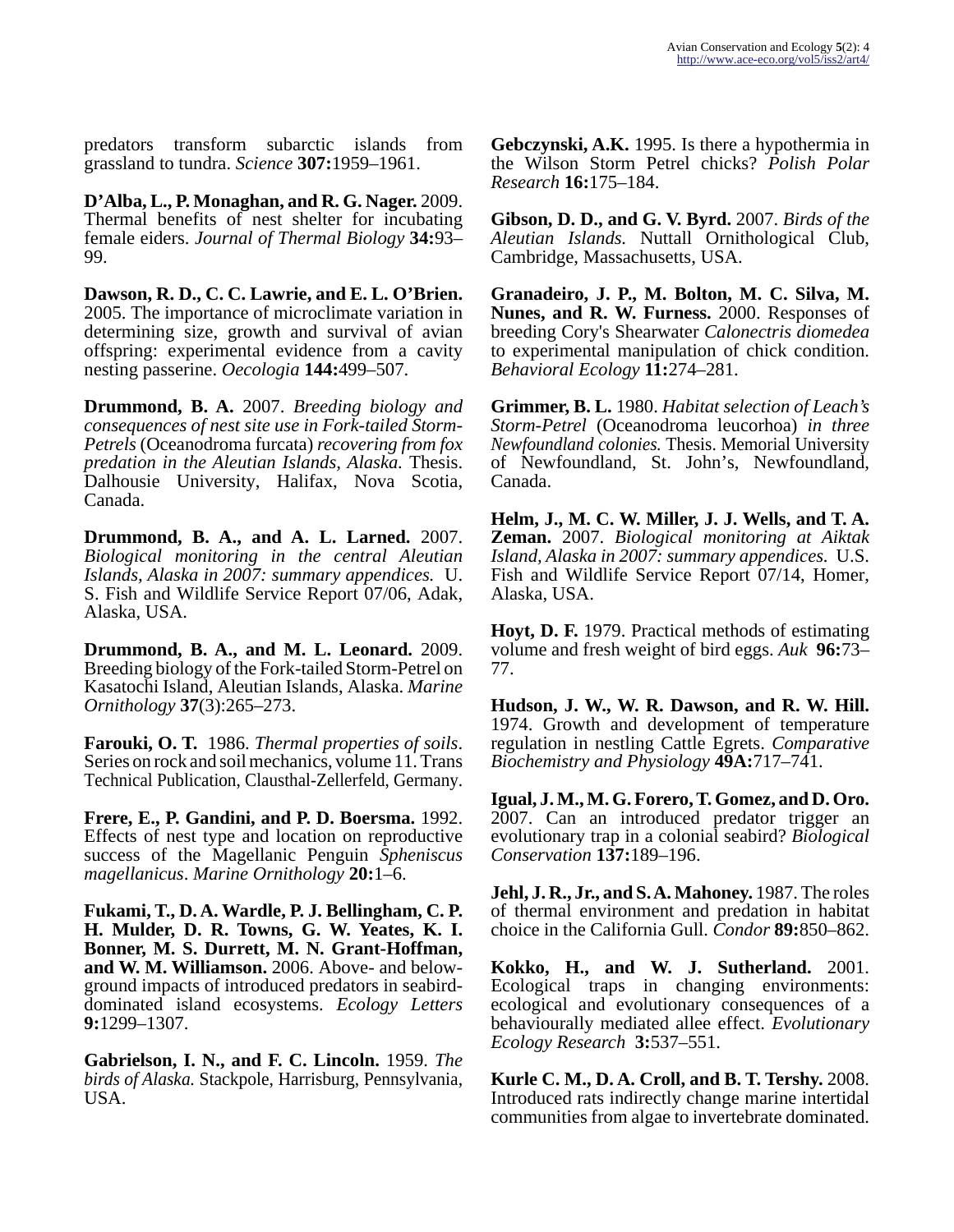*Proceedings of the National Academy of Sciences* **105:**3800–3804.

**Manuwal, D. A.** 1974. The natural history of Cassin's Auklet (*Ptychoramphus aleuticus*). *Condor* **76:**421–431.

**Marks, J. S., and S. M. Leasure.** 1992. Breeding biology of Tristram's Storm-Petrel on Laysan Island. *Wilson Bulletin* **104:**719–731.

**Maron, J. L., J. A. Estes, D. A. Croll, E. M. Danner, S. C. Elmendorf, and S. L. Buckelew.** 2006. An introduced predator alters Aleutian Island plant communities by thwarting nutrient subsidies. *Ecological Monographs* **76:**3–24.

**Moors, P. J., and I. A. E. Atkinson.** 1984. Predation on seabirds by introduced animals, and factors affecting its severity. Pages 667–690 *in* J. P. Croxall, P. G. H. Evans, and R. W. Schreiber, editors. *Status and Conservation of the World's Seabirds.* Technical Publication 2. International Council of Bird Preservation, Cambridge, UK.

**Morse, D. H., and C. W. Buchheister.** 1979. Nesting patterns of Leach's Storm-Petrels on Matinicus Rock, Maine. *Bird-Banding* **50:**145–158.

**Murie, O.** 1959. *Fauna of the Aleutian Islands and Alaska Peninsula.* U.S. Department of Interior and Fish and Wildlife Service, Washington D.C., USA.

**Obst, B. S., and K. A. Nagy.** 1993. Stomach oil and the energy budget of Wilson's Storm-Petrel nestlings. *Condor* **95:**792–805.

**Olivier, F., and S. J. Wotherspoon.** 2006. Distribution and abundance of Wilson's Storm Petrels *Oceanites oceanicus* at two locations in East Antarctica: testing habitat selection models. *Polar Biology* **29:**878–892.

**Pefaur, J. E.** 1974. Egg-neglect in the Wilson's Storm-Petrel. *Wilson Bulletin* **86:**16–22.

**Petit, T. N., G. S. Grant, and G. C. Whittow.** 1982. Body temperature and growth of Bonin Petrel chicks. *Wilson Bulletin* **94:**358–361.

**Quinlan, S. E.** 1979. *Breeding biology of stormpetrels at Wooded Islands, Alaska.* Thesis. University of Alaska, Fairbanks, Alaska, USA.

**Quinlan, S. E.** 1983. Avian and river otter predation in a storm-petrel colony. *Journal of Wildlife Management* **47:**1036–1043.

**Ramos, J. A., L. R. Monteiro, E. Sola, and Z. Moniz.** 1997. Characteristics and competition for nest cavities in burrowing Procellariiformes. *Condor* **99:**634–641.

**Rowe, S., and I. L. Jones.** 2000. The enigma of Razorbill *Alca torda* breeding site selection: adaptation to a variable environment. *Ibis* **142:**324– 327.

**Scharf, L., J. C. Williams, and G. L. Thomson.** 1996. *Biological monitoring in the central Aleutian Islands, Alaska in 1996.* U.S. Fish and Wildlife Service Report 96/11, Adak, Alaska, USA.

**Schlaepfer, M. A., M. C. Runge, and P. W. Sherman.** 2002. Ecological and evolutionary traps. *Trends in Ecology and Evolution* **17:**474–480.

**Simons, T. R.** 1981. Behavior and attendance patterns of the Fork-tailed Storm-Petrel. *Auk* **98:**145–158.

**Spear, L. R., P. Pyle, and N. Nur.** 1998. Natal dispersal in the Western Gull: proximal factors and fitness consequences. *Journal of Animal Ecology* **67:**165–179.

**Stokes, D. L., and P. D. Boersma.** 1998. Nest-site characteristics and reproductive success in Magellanic Penguins (*Spheniscus magellanicus*). *Auk* **115:**34–49.

**Systat Software.** 2009. *SYSTAT user's guide.* Version 13.0. Systat Software, Inc., Chicago, Illinois, USA.

**Towns, D. R., D. A. Wardle, C. P. H. Mulder, G. W. Yeates, B. M. Fitzgerald, P. G. Richard, P. J. Bellingham, and K. I. Bonner.** 2009. Predation of seabirds by invasive rats: multiple indirect consequences for invertebrate communities. *Oikos* **118:**420–430.

**Vitousek, P. M.** 1988. Diversity and biological invasions of oceanic islands. Pages 181–189 *in* E. O. Wilson, editor. *Biodiversity*. National Academy Press, Washington, D.C., USA.